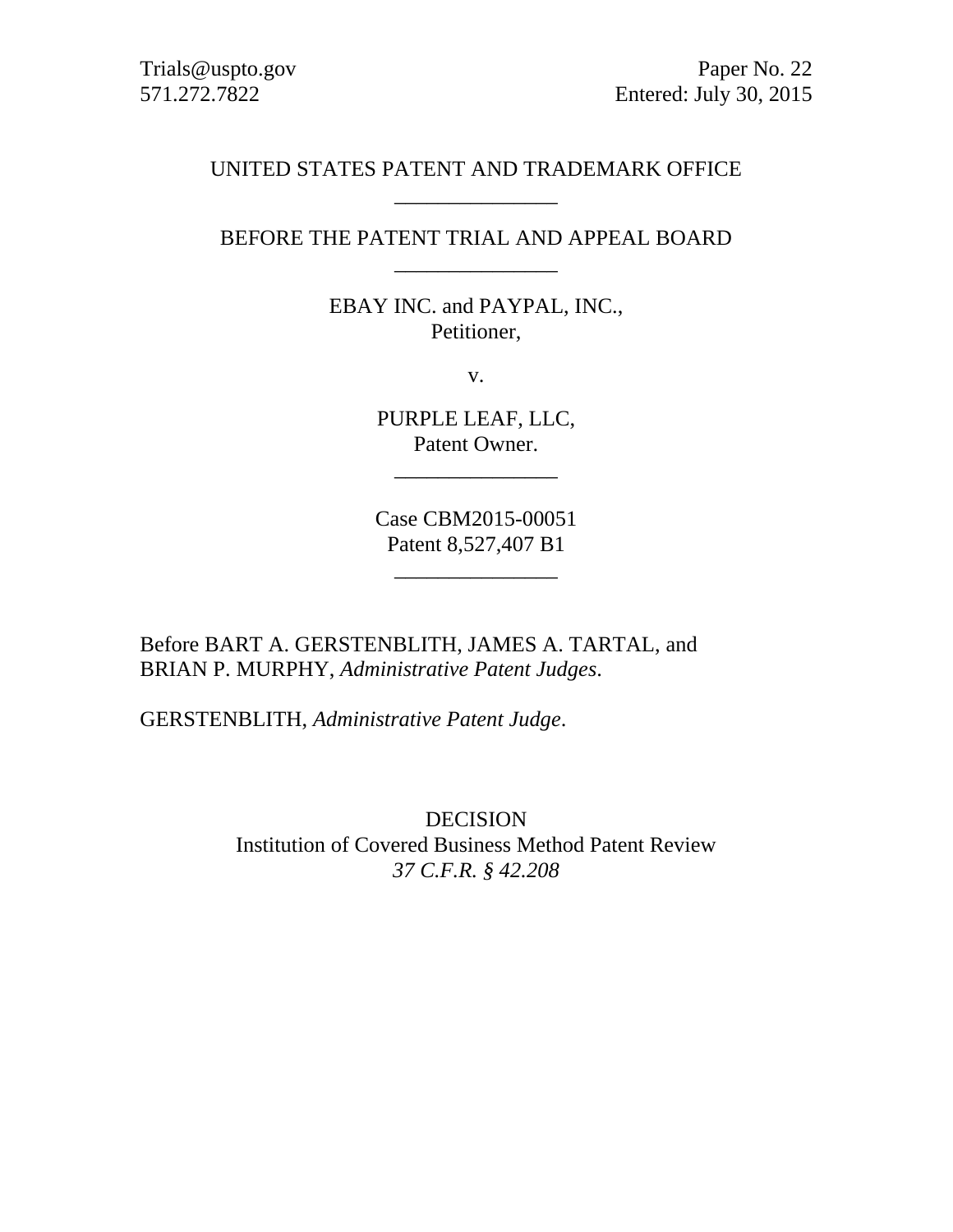# I. INTRODUCTION

*A. Background*

eBay Inc. and PayPal, Inc. ("Petitioner") filed a confidential Petition ("the Petition") on December 29, 2014, to institute a covered business method patent review of claims 1–11 of U.S. Patent No. 8,527,407 B1 (Ex. 1001, "the '407 patent"). Paper  $1$  ("Pet.").<sup>1</sup> Purple Leaf, LLC ("Patent" Owner") filed a confidential Preliminary Response to the Petition on May 6, 2015. Paper 13 ("Prelim. Resp.").

We have jurisdiction under 35 U.S.C. § 324. *See* Section 18(a) of the Leahy-Smith America Invents Act, Pub. L. No. 112-29, 125 Stat. 284, 329 (Sept. 16, 2011) ("AIA").

The standard for instituting a covered business method patent review is set forth in 35 U.S.C. § 324(a), which provides:

THRESHOLD.—The Director may not authorize a post-grant review to be instituted unless the Director determines that the information presented in the petition filed under section 321, if such information is not rebutted, would demonstrate that it is more likely than not that at least 1 of the claims challenged in the petition is unpatentable.

Upon consideration of the information presented, we institute review because Petitioner has demonstrated that claims 1–11 of the '407 patent are more likely than not unpatentable.

# *B. Related Proceedings*

l

Petitioner indicates that patents related to the '407 patent, U.S. Patent Nos. 8,027,913 B1<sup>2</sup> ("the '913 patent") and 7,603,311 B1<sup>3</sup> ("the

<sup>&</sup>lt;sup>1</sup> Petitioner filed a redacted version of the Petition on the same day. Paper 2.

<sup>&</sup>lt;sup>2</sup> The '407 patent issued from a continuation of U.S. Patent Application No. 12/576,147, which issued as the '913 patent. Ex. 1001, at [63].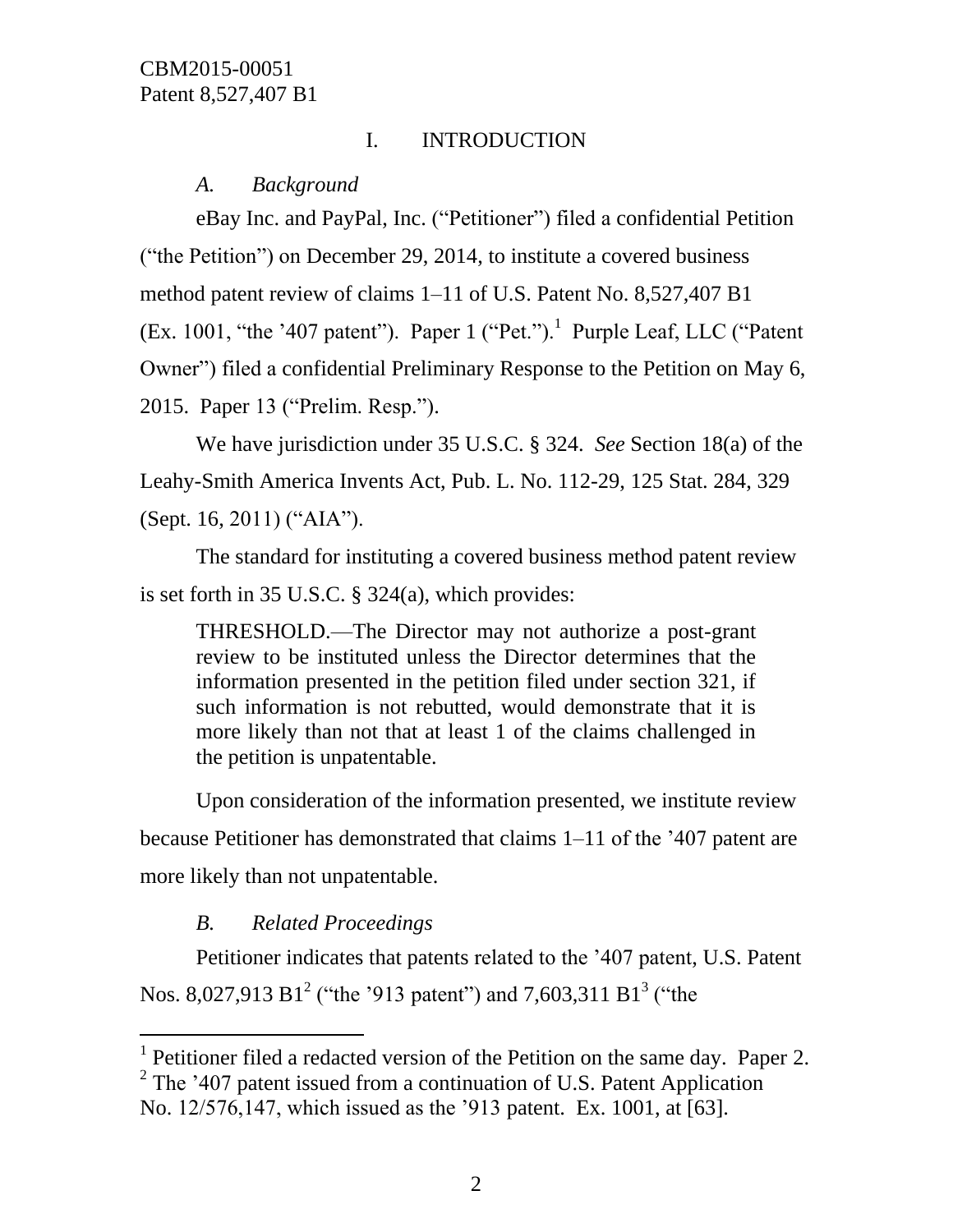'311 patent"), are both involved in multiple reexamination proceedings. Pet. 1–2; Paper 9, 2. Petitioner also indicates that U.S. Patent Application No. 14/252,992 claims the benefit of the application that issued as the '407 patent. Pet. 2; Paper 9, 2. U.S. Patent No. 8,744,963 B1 ("the '963 patent''), also related to the '407 patent, $4$  is the subject of a petition for covered business method patent review in CBM2015-00052. Pet. 2; Paper 9, 2.

*C. The References*

 $\overline{a}$ 

Petitioner relies upon the following references:

International Application Publication No. WO 1999/09502, published February 25, 1999 (Ex. 1002, "Takayama")<sup>5</sup>;

B. Clifford Neuman and Gennady Medvinsky, *Requirements for Network Payment: The NetChequeTM Perspective*, PROCEEDINGS OF IEEE COMPCON '95 (Mar. 1995) (Ex. 1005, "Neuman");

U.S. Patent No. 5,809,144, issued Sept. 15, 1998 (Ex. 1003, "Sirbu"); and

U.S. Patent No. 5,754,655, issued May 19, 1998 (Ex. 1004, "Hughes").

<sup>&</sup>lt;sup>3</sup> The '913 patent issued from a continuation of U.S. Patent Application No. 09/721,728, which issued as the '311 patent. Ex. 1001, at [63]. <sup>4</sup> The '963 patent issued from a continuation of U.S. Patent Application No. 13/214,163, which issued as the '407 patent. CBM2015-00052, Ex. 1001, at [63].

 $<sup>5</sup>$  Petitioner relies upon the English-language translation of Exhibit 1002,</sup> European Patent Application Publication No. EP 0 950 968 A1, published October 20, 1999 (Exhibit 1026). *See* Pet. 17, 17 n.3. Petitioner's citations are to Exhibit 1026, as are our citations herein.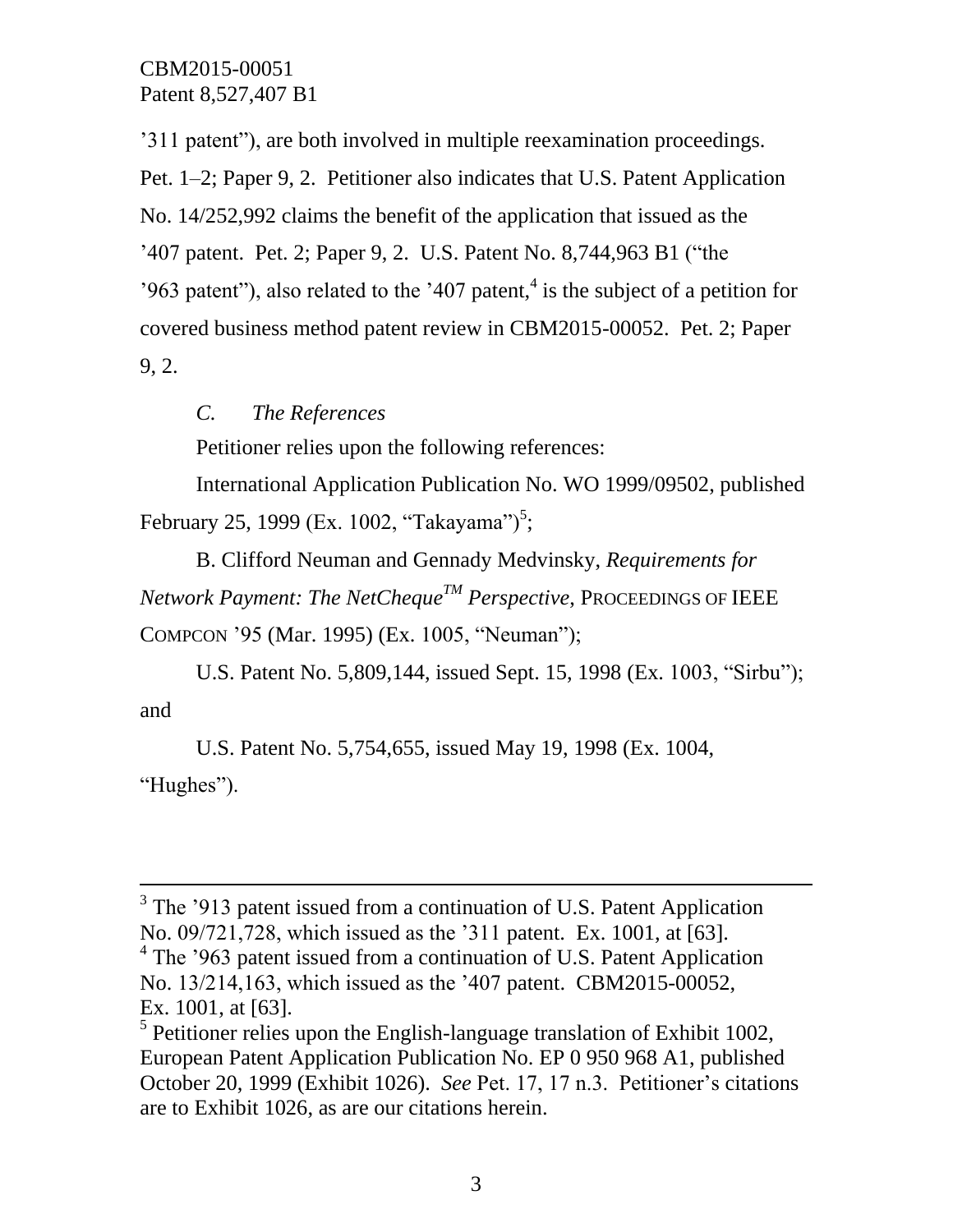# *D. The Asserted Grounds*

Petitioner challenges the patentability of claims 1–11 of the

'407 patent based upon the following grounds:

| Reference(s)               | <b>Basis</b> | $Claim(s)$ challenged |
|----------------------------|--------------|-----------------------|
| Takayama                   | \$102(a)     | 1 and $3-11$          |
| <b>Takayama and Neuman</b> | \$103(a)     | 2                     |
| Sirbu                      | \$102(b)     | 10 and 11             |
| Sirbu and Hughes           | \$103(a)     | $1 - 9$               |

Petitioner supports its challenge with a Declaration by Henry N. Dreifus, dated December 26, 2014 (Ex. 1007).

# *E. The '407 Patent*

The '407 patent is directed to a process for conducting electronic transactions, particularly "a more effective and efficient way to make a payment over the Internet." Ex. 1001, Abst. In particular, the '407 patent explains that the processes for paying, *inter alia*, citations, tickets, and utility bills are "very cumbersome." *See, e.g.*, *id.* at 1:57, 2:3, 2:20–21, 2:34–35, 2:49. Thus, the '407 patent teaches a "simpler and more efficient way to pay" a citation, for example, "using the Internet." *Id.* at 2:57–59.

# *F. Illustrative Claims*

Claims 1 and 10 are the only independent claims challenged in this proceeding. Claims 2–9 depend from claim 1, and claim 11 depends from claim 10. Claims 1 and 10 are illustrative of the claimed subject matter and are reproduced below: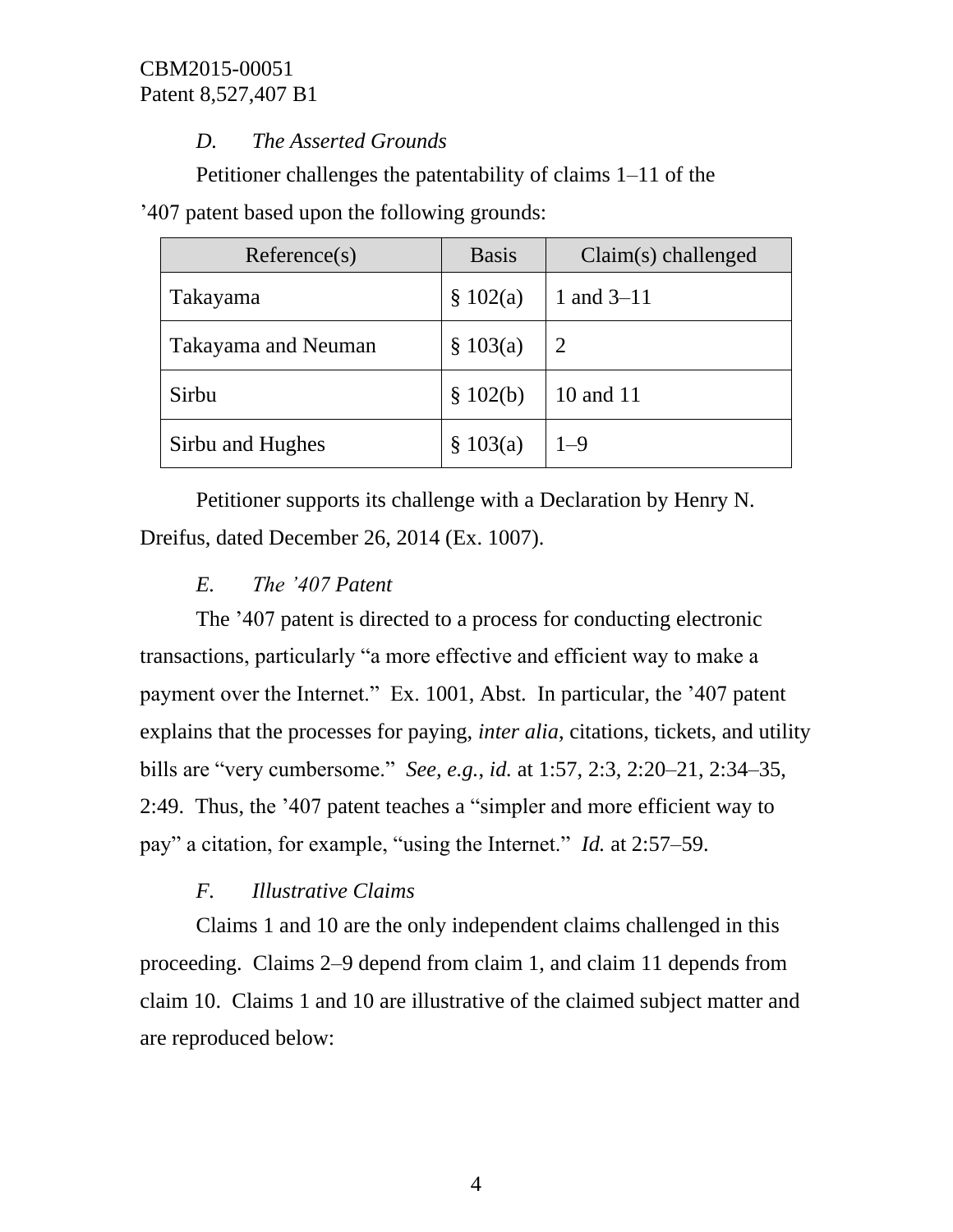1. A method for conducting a transaction based on a request for payment remittance information, comprising:

receiving from a payor, an authorization of at least one payment due on the request for a payment to a payee;

associating in a computer readable memory, the at least one payment with a payment request information;

sending to a wireless computing device at least one payment instruction;

initiating via the wireless computing device the at least one payment of an amount at least in part responsive to the at least one payment instruction; and

wherein the at least one payment has payment remittance information arranged within a computer readable data structure and delivered via the wireless computing device, the data structure comprising one or more data fields to hold data that is responsive to received information from the payee, and wherein said payment remittance information further comprises a structured remittance data, wherein at least part of the payment remittance information is kept hidden from the payee.

Ex. 1001, 19:46–20:7.

10. A method of executing computer-executable instructions residing on a non-transitory computer readable medium, comprising:

storing a receipt and a payment remittance information in a memory, the payment remittance information comprising at least in part a structured remittance data, a portion of the payment remittance information is not transmitted and therefore kept hidden from a payee;

presenting the receipt to the payee without revealing at least part of said structured remittance data;

accepting from a payor a payment instruction comprising at least an amount to be paid and an account of the payor from which to draw the amount while prohibiting the payor from altering data obtained in the structured remittance data;

associating the payment instructions with the structured remittance data;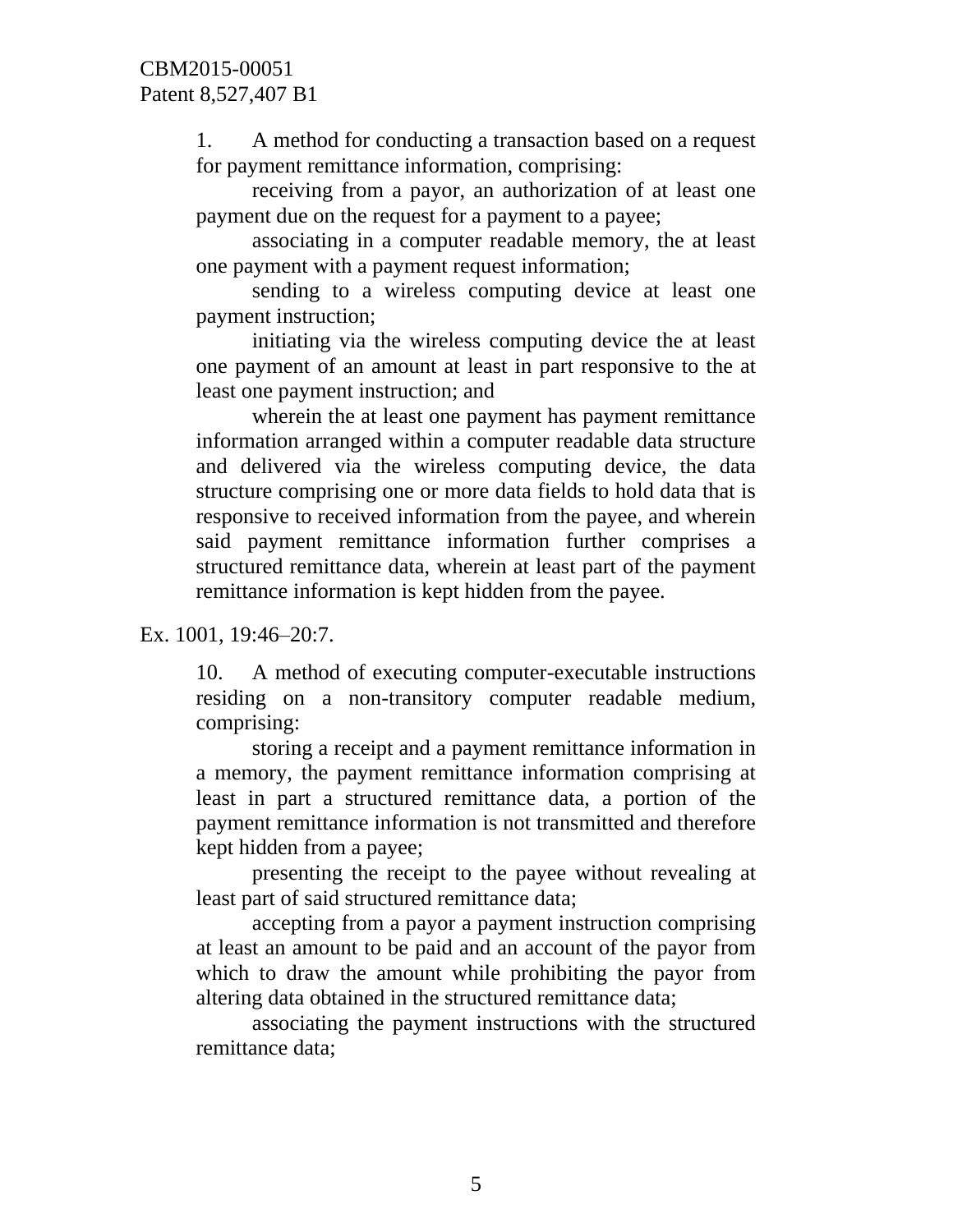communicating the payment instructions from the memory to initiate at least one payment; and routing a paid amount to the payee.

*Id.* at 20:35–54.

### II. CLAIM CONSTRUCTION

We interpret claims of an unexpired patent using the "broadest reasonable construction in light of the specification of the patent in which [they] appear[]." 37 C.F.R. § 42.300(b); *accord Versata Dev. Grp., Inc. v. SAP Am., Inc.*, No. 2014-1194, 2015 WL 4113722, at \*19 (Fed. Cir. July 9, 2015) (endorsing the broadest reasonable construction standard for unexpired patents in covered business method patent reviews) (citing *In re Cuozzo Speed Techs. LLC*, No. 14-1301, slip op. at 10–19 (Fed. Cir. July 8, 2015)). Claim terms are given their ordinary and customary meaning, as would be understood by a person of ordinary skill in the art at the time of the invention and in the context of the entire patent disclosure. *See In re Translogic Tech., Inc.*, 504 F.3d 1249, 1257 (Fed. Cir. 2007). We apply this standard to the claims of the '407 patent. *See* Pet. 22 (proposing to construe the claims of the '407 patent in accordance with their broadest reasonable interpretation).

In determining whether to institute covered business method patent review, we construe claim terms as necessary to apply the references.

### *A. "receipt"*

Claims 10 and 11 recite the term "receipt." Ex. 1001, 20:38, 43, 56. Petitioner proposes that we construe "receipt" as both "(1) an acknowledgement that payment was received and (2) a request for payment." Pet. 22. Petitioner asserts that although the "commonly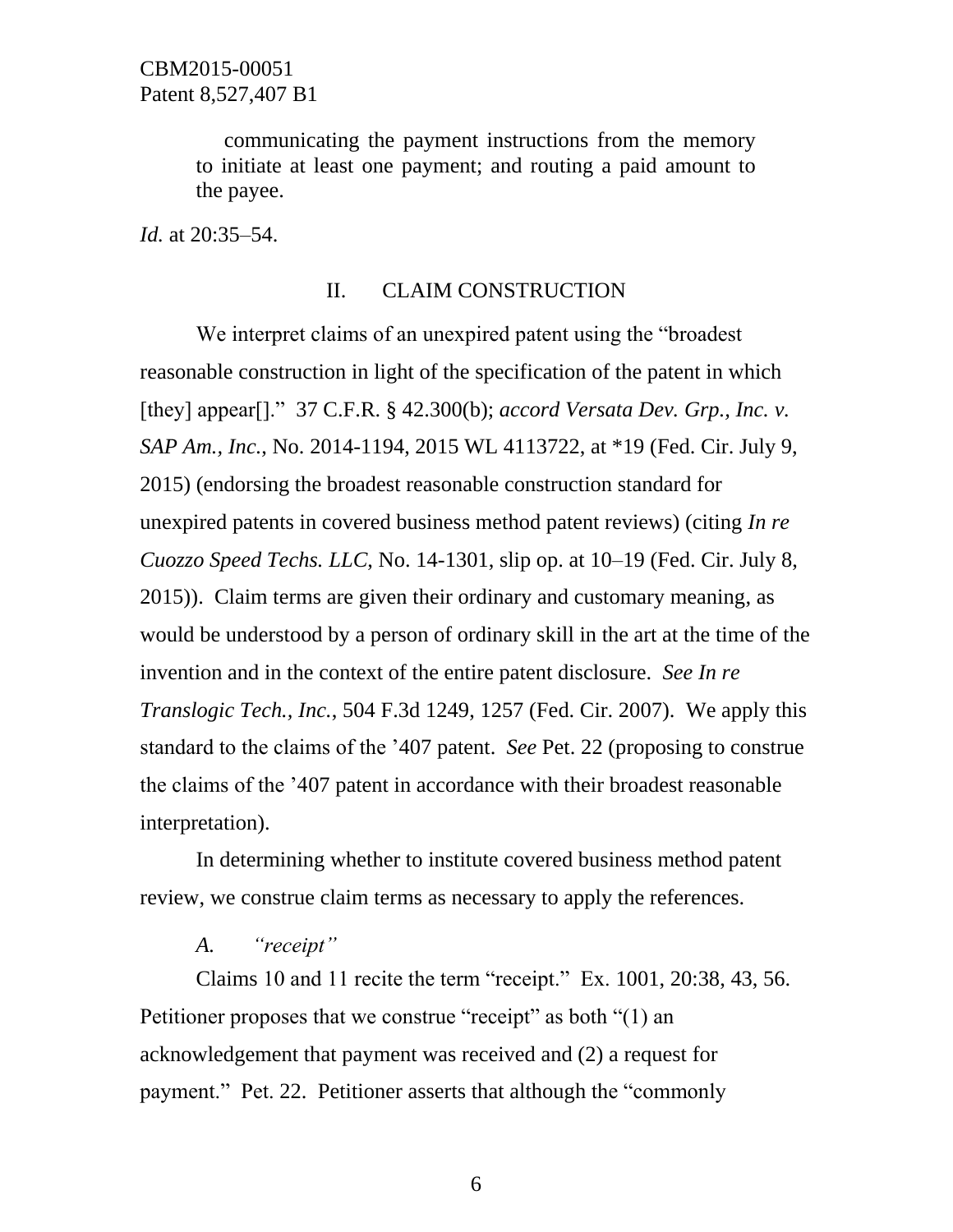$\overline{a}$ 

understood meaning" of "receipt" is "an acknowledgement that payment was received" (*id.* at  $22-23$  (citing Ex. 1038<sup>6</sup>)), the '407 patent uses the term more broadly to also include "a request for payment" (*id.* at 23). Petitioner points to the '407 patent's list of examples of "receipts" and asserts that several, e.g., "hospital receipt, a rental receipt, [and] a property tax receipt," are "consistent with the conventional meaning of the term" while others, e.g., "a traffic ticket, a citation, [and] a utility bill," "describe a receipt as a request for payment[.]" *Id.* Patent Owner's Preliminary Response does not propose a construction for the term "receipt."

Method claim 10 recites two steps including the term "receipt": (1) "storing a *receipt* and a payment remittance information in a memory," and (2) "presenting the *receipt* to the payee without revealing at least part of said structured remittance data." Ex. 1001, 20:38–39, 43–44 (emphases added). Claim 11 recites the method of claim 10 "further comprising communicating at least one of the *receipt* and the payment remittance information to at least one intermediary." *Id.* at 20:55–57 (emphasis added). The specification of the '407 patent includes the following with respect to the term "receipt":

The receipt is selected from the group consisting of a traffic ticket, a citation, a utility bill, a court ticket, a court warrant, hospital receipt, a rental receipt, a property tax receipt, a property transfer tax receipt, a business permits receipt, a business license receipt, a business license renewal receipt, an administrative citation receipt, a facility rental receipt, a class sign-up receipt, a building permit receipt, a planning permit receipt, an airport use receipt, a roads and highway receipt, a fire department receipt, a waste disposal receipt, a recycling

<sup>6</sup> COLLINS ENGLISH DICTIONARY 1286 (HarperCollins Pub. 4th ed. 1998) ("receipt").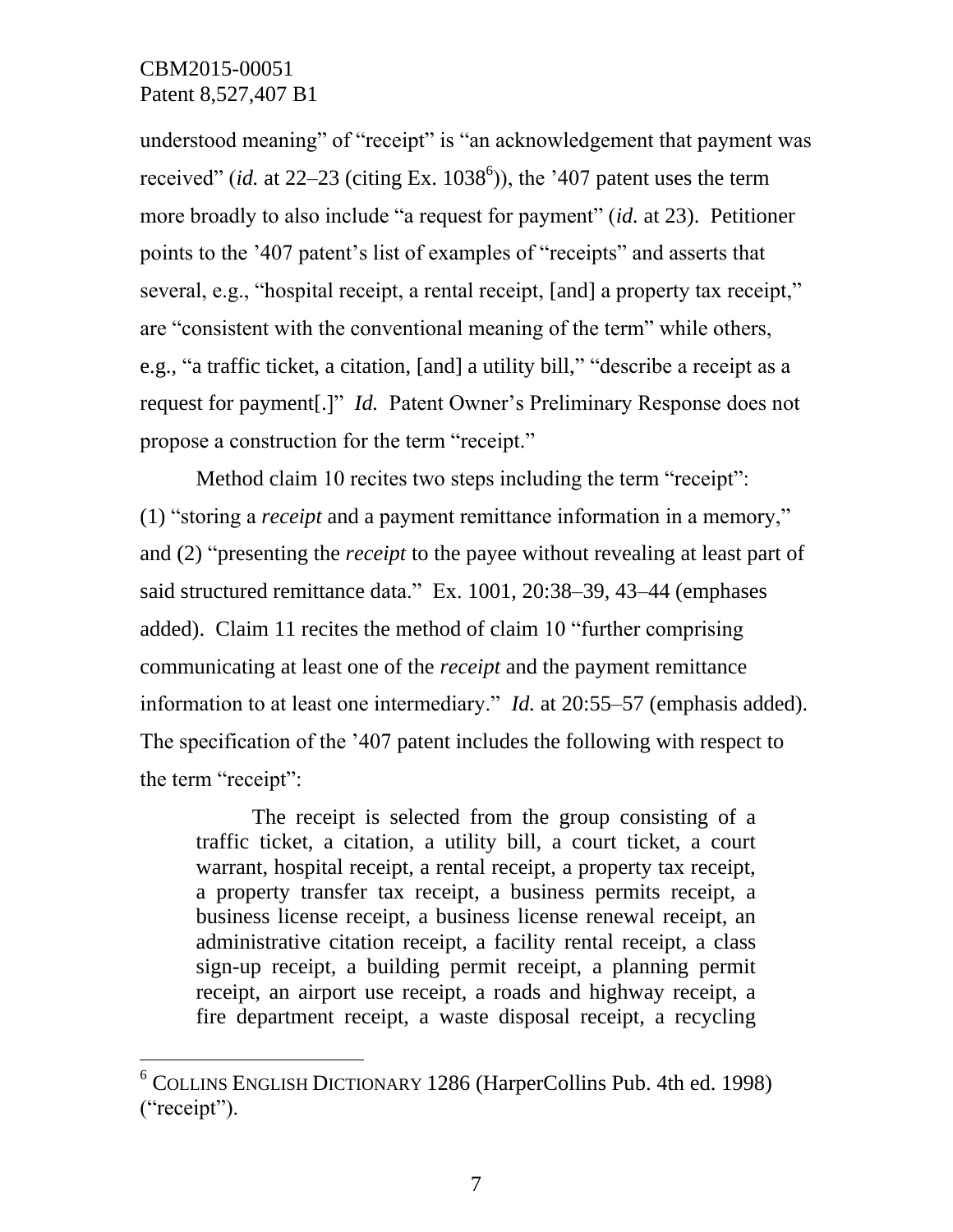waste bill, a marriage license receipt, a birth certificate receipt, a death certificate receipt, a lien receipt, a passport application receipt, a passport renewal receipt, a visa application receipt, a visa renewal receipt, a land development maps receipt, an United States Geological Service Maps Division receipt, an Internal Revenue Service receipt, a State Tax Board receipt, a Driver's license renewal receipt, a Vehicle License tags renewal receipt, a car insurance receipt, an electric bill, a phone bill, a gas bill, a water receipt, a business tax receipt and a parking ticket.

*Id.* at 5:1–18.

First, it appears that the principal use of the term "receipt" in the '407 patent specification is as a request for payment. In particular, the specification provides several examples of conducting electronic transactions, such as paying a ticket, citation, or utility bill (invoice). *See, e.g.*, *id.* at 2:53–4:4, 11:55–19:44. Although these examples and description do not recite the term "receipt," the block quotation above indicates that "receipt" includes a "traffic ticket," "citation," and "utility bill," each of which is understood as a request for payment.

Second, the specification also includes embodiments in which the term "receipt" is used. These embodiments include conducting a transaction using a medium, computer-executable instructions using a medium, and means for storing a receipt. *See, e.g.*, *id.* at 4:17–67. The description of each of these embodiments also is consistent with the meaning of "receipt" as a request for payment. *See, e.g., id.* at 4:20 ("enabling an entity to authorize a payment due on the receipt"), 4:34–35 ("enabling the entity to specify payment instructions comprising at least an amount to be paid on the receipt"), 4:44–45 ("means for enabling an entity to authorize a payment due on the receipt"), 4:59–61 ("means for enabling the entity to specify payment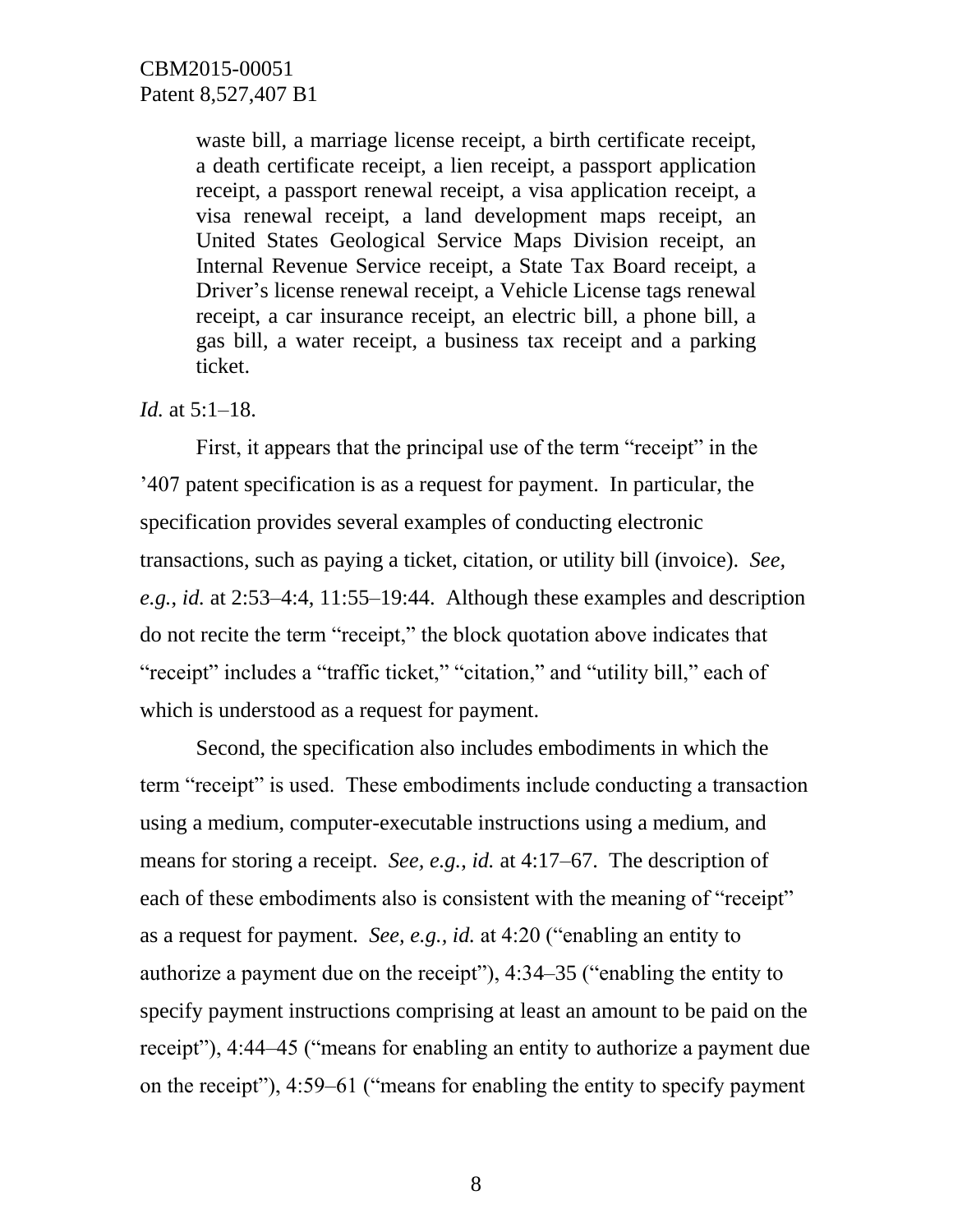instructions comprising at least an amount to be paid on the receipt"). Specifically, the embodiments refer to "a payment due on the receipt" and "an amount to be paid on the receipt," each of which indicates that the receipt has not been paid. Thus, the description discussed above is consistent with construing "receipt" as "a request for payment."

As stated by Petitioner, the list of items in the '407 patent that constitute "receipts" (as shown above in the block quotation from the specification) includes both an acknowledgement that payment was received and a request for payment. Accordingly, we construe "receipt" to encompass "an acknowledgement that payment was received" and "a request for payment."

### III. ANALYSIS

# *A. Standing for Covered Business Method Patent Review of the '407 Patent*

The parties disagree as to whether Petitioner has standing to file a petition for a covered business method review of the '407 patent. *See*  Pet. 3–17; Prelim. Resp. 2–24. In fact, Patent Owner dedicated nearly the entire Preliminary Response to addressing the issue of standing.

*1. Charged with Infringement Under the '407 Patent* "[T]he starting point for a standing determination for a litigant before an administrative agency . . . is the statute that confers standing before that agency." *Ritchie v. Simpson*, 170 F.3d 1092, 1095 (Fed. Cir. 1999). In this case, the starting point is Section 18 of the AIA, which creates the transitional covered business method patent review program. AIA § 18(a)(1)(B) provides: "A person may not file a petition for a transitional proceeding with respect to a covered business method patent unless the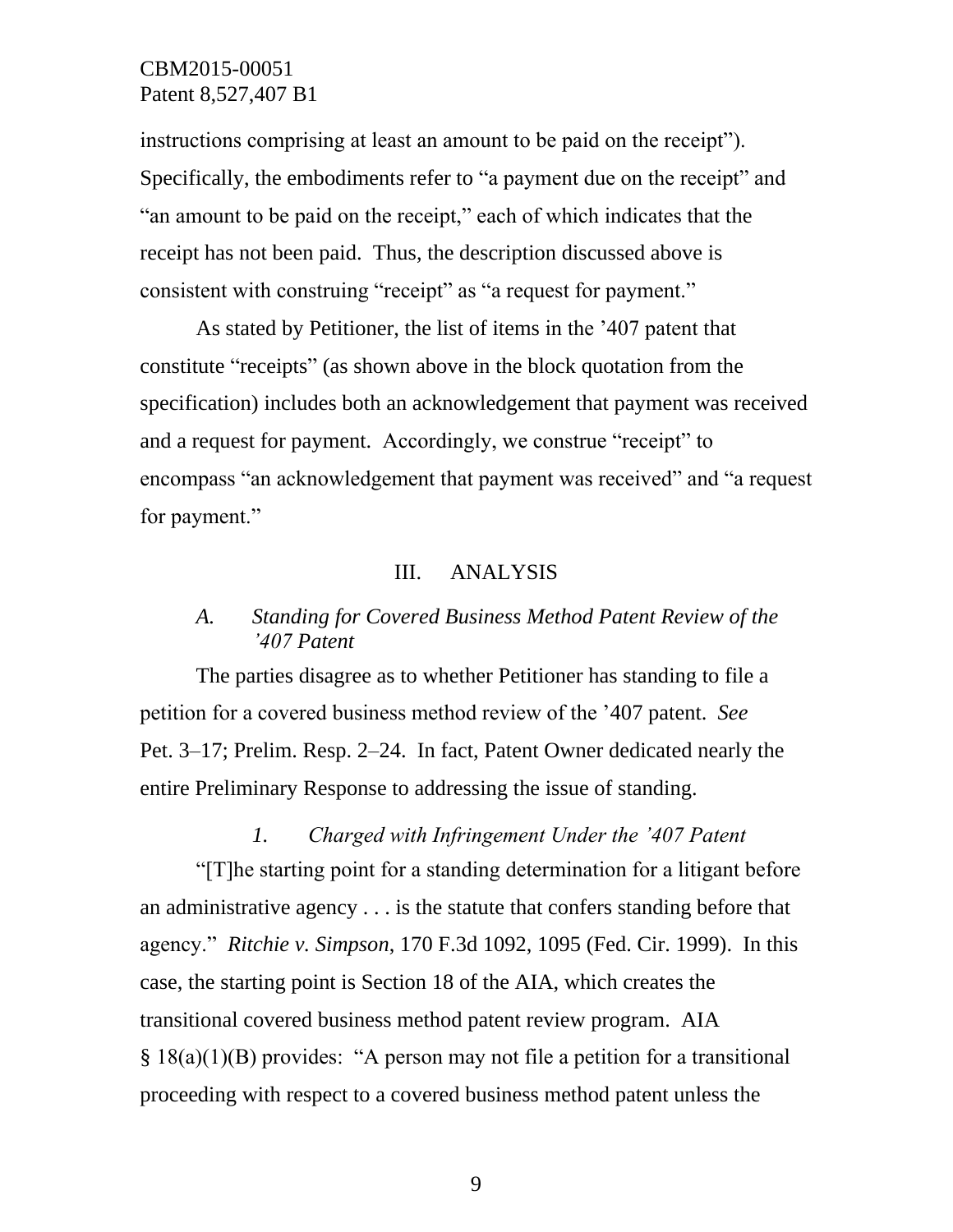person or the person's real party in interest or privy has been sued for infringement of the patent or has been charged with infringement under that patent." This requirement is repeated in 37 C.F.R. § 42.302(a), which further defines "charged with infringement" to mean that "a real and substantial controversy regarding infringement of a covered business method patent exists such that the petitioner would have standing to bring a declaratory judgment action in Federal court." 37 C.F.R. § 42.302.

To demonstrate a sufficient controversy for a declaratory judgment claim, "the facts alleged, under all the circumstances, [must] show that there is a substantial controversy, between parties having adverse legal interests, of sufficient immediacy and reality to warrant the issuance of a declaratory judgment." *MedImmune, Inc. v. Genentech, Inc.*, 549 U.S. 118, 127 ( 2007) (quotation omitted). In the context of patent disputes, an actual controversy requires "an injury in fact traceable to the patentee," which exists if the party seeking declaratory judgment alleges "(1) an affirmative act by the patentee related to the enforcement of his patent rights and (2) meaningful preparation to conduct potentially infringing activity." *Ass'n for Molecular Pathology v. USPTO*, 689 F.3d 1303, 1318 (Fed. Cir. 2012), *rev'd on other grounds*, *Ass'n for Molecular Pathology v. Myriad Genetics, Inc.*, 133 S. Ct. 2107 (2013) (citations omitted).

## *a. Patent Owner's Challenge to Petitioner's Reliance on Particular Asserted Facts*

At the outset we address the parties' dispute over which alleged facts we may consider in determining whether Petitioner has shown that it was charged with infringement. In particular, Patent Owner contends that many of Petitioner's assertions are based upon information that is subject to a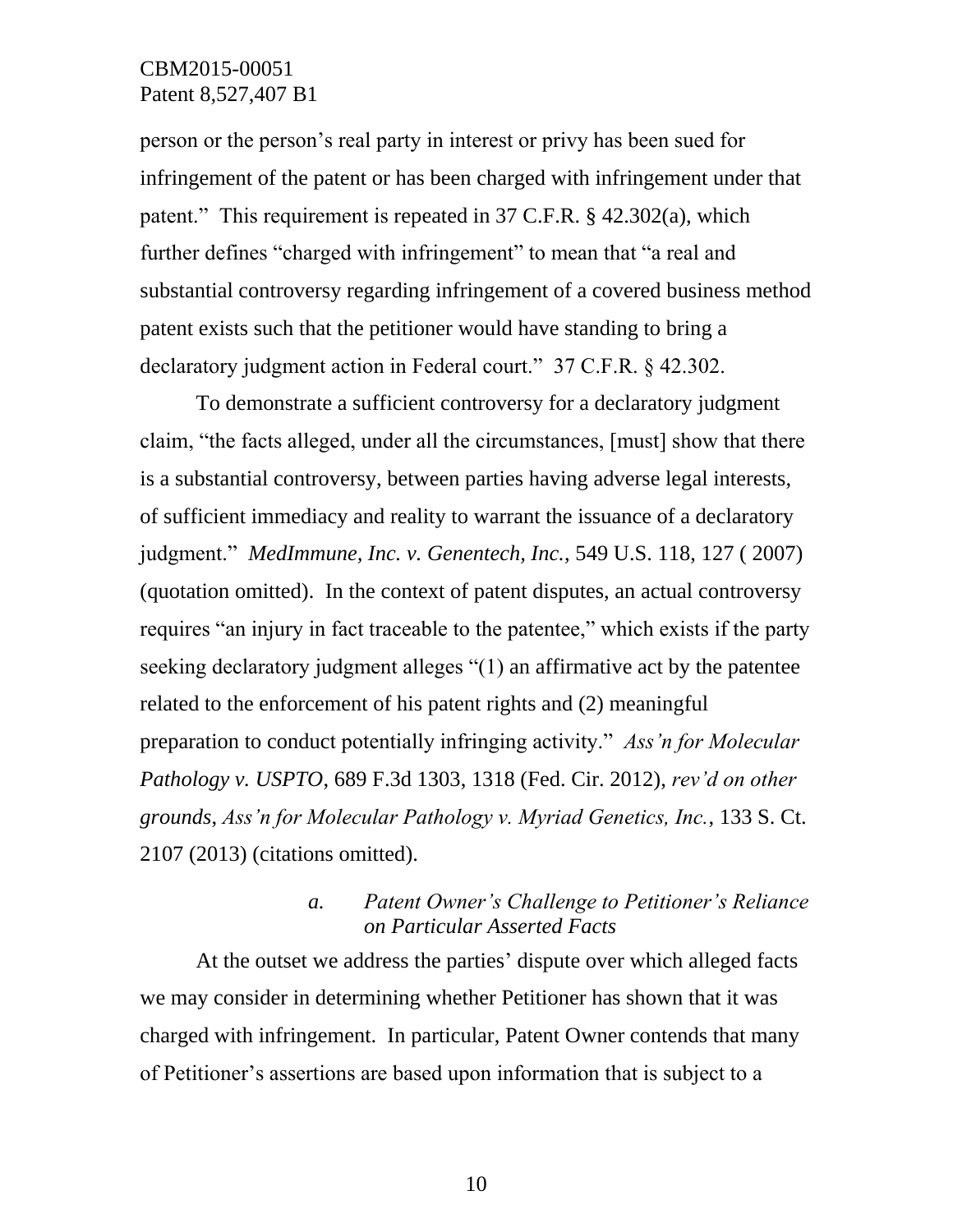confidentiality agreement between the parties or is protected from disclosure by Federal Rule of Evidence 408 ("Rule 408"), or both. Prelim. Resp. 2. Petitioner's position regarding this information is more fully expressed in its Renewed Motion to Seal (Paper 16) and its Response to Patent Owner's Motion to Seal (Paper 20). We address each of Patent Owner's positions.

### *i. Confidentiality Agreement*

Although Petitioner has the ultimate burden to show that at least one claim of the '407 patent is more likely than not unpatentable, Patent Owner, as the party seeking to block the use of some of the information upon which Petitioner relies based on a confidentiality agreement, bears the burden of showing that a confidentiality agreement exists. In particular, Patent Owner must show, at a minimum, that a confidentiality agreement exists, which (a) governs the information at issue and (b) includes a non-disclosure clause prohibiting the use of the information in the manner about which Patent Owner complains.

Patent Owner contends that, as of the end of June 2014, the parties were in the process of negotiating a non-disclosure agreement. Prelim. Resp. 6–7. In particular, Patent Owner asserts that Petitioner transmitted a draft agreement to Patent Owner on June 27, 2014. *Id.* at 7. Patent Owner alleges that it proposed changes to the draft on July 8, 2014, but that Petitioner did not respond. *Id.* Patent Owner contends that "the governing terms of that understanding should accordingly be construed as those in the last written proposal made on July 8, 2014, by Patent Owner's counsel." *Id.* at 7–8. Further, Patent Owner contends that the terms of the draft "prevent[] Patent Owner from submitting copies of that draft agreement into evidence." *Id.* at 7.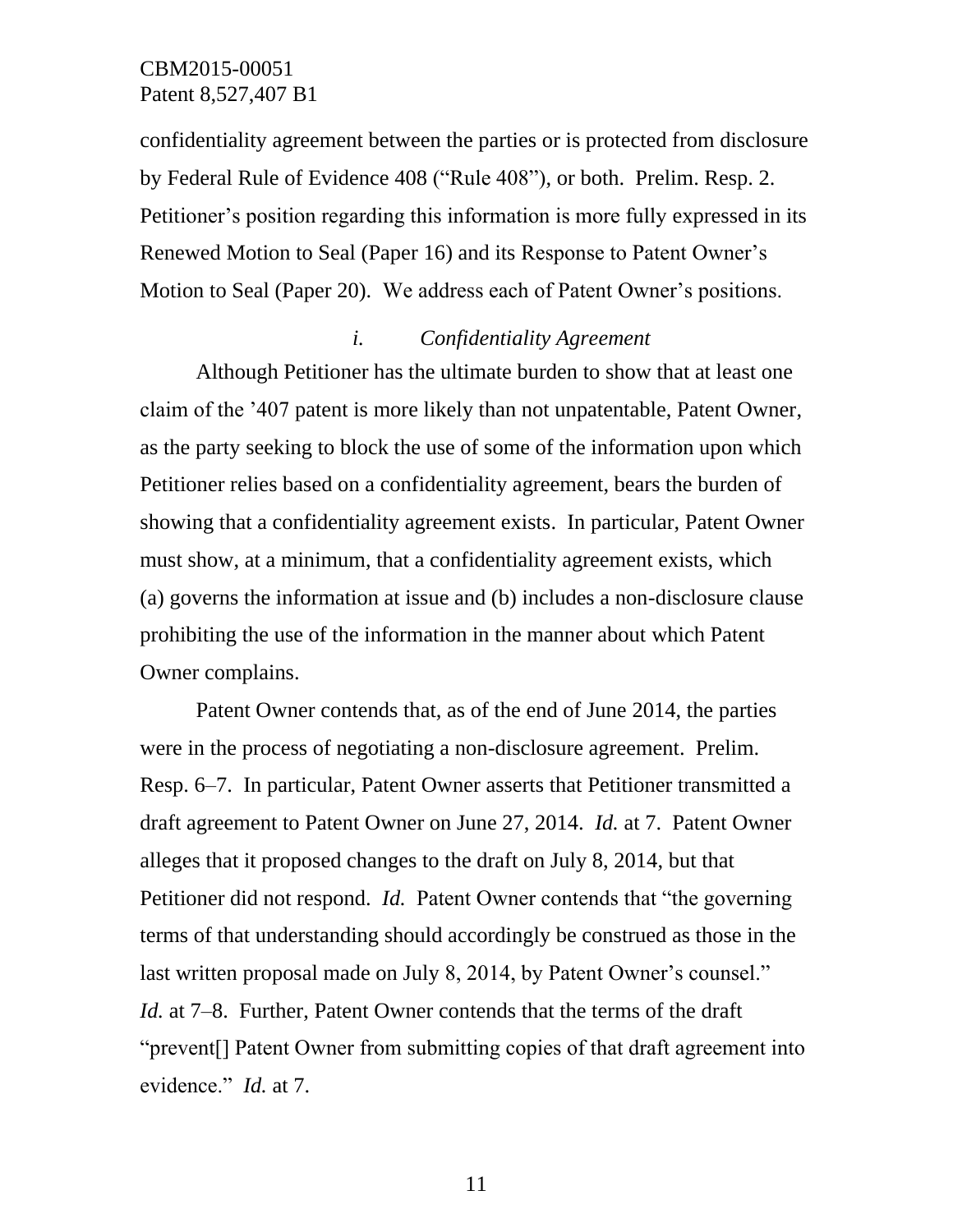Petitioner asserts that it never entered into an agreement with Patent Owner regarding the confidentiality of their communications. Paper 16, 1. Petitioner contends that "[t]he parties only agreed to keep two specific items of information confidential: (1) a settlement and license agreement that Petitioner sent to Patent Owner and (2) Patent Owner's monetary demand." *Id.* Petitioner also asserts that Patent Owner unilaterally designated additional communications as confidential. *Id.* Petitioner further contends that Exhibit 1024 includes correspondence pertaining to the settlement and license agreement. *Id.* at 2.

The only evidence in the record indicating the existence of a confidentiality agreement is Exhibit 1024. Exhibit 1024 is an email exchange between Anup Tikku, in-house counsel of Petitioner entity eBay Inc., Gabriel G. Gregg of Robinson & Wood, Inc., whose email reflects that he represents Patent Owner, and Brooke A.M. Taylor of Susman Godfrey L.L.P., who also represents Patent Owner. The email thread begins with an email from Mr. Tikku indicating that before sending Mr. Gregg "eBay's template agreement setting out the terms of any resolution," Mr. Tikku requested that Mr. Gregg "confirm that you and your client will keep this document confidential and agree that it is being provided pursuant to FRE 408." Ex. 1024, 2 (also referring to the "document" as "template terms" of resolution"). Mr. Gregg responded by stating that he "confirms that [Patent Owner] and its counsel will keep the eBay template agreement confidential per FRE 408." *Id.* Mr. Tikku then responded by thanking Mr. Gregg for "confirming that [Patent Owner] and its counsel: (1) will treat the attached draft agreement as confidential, and (2) acknowledging that it is being provided pursuant to Federal Rules [sic] of Evidence 408." *Id.* at 1–2.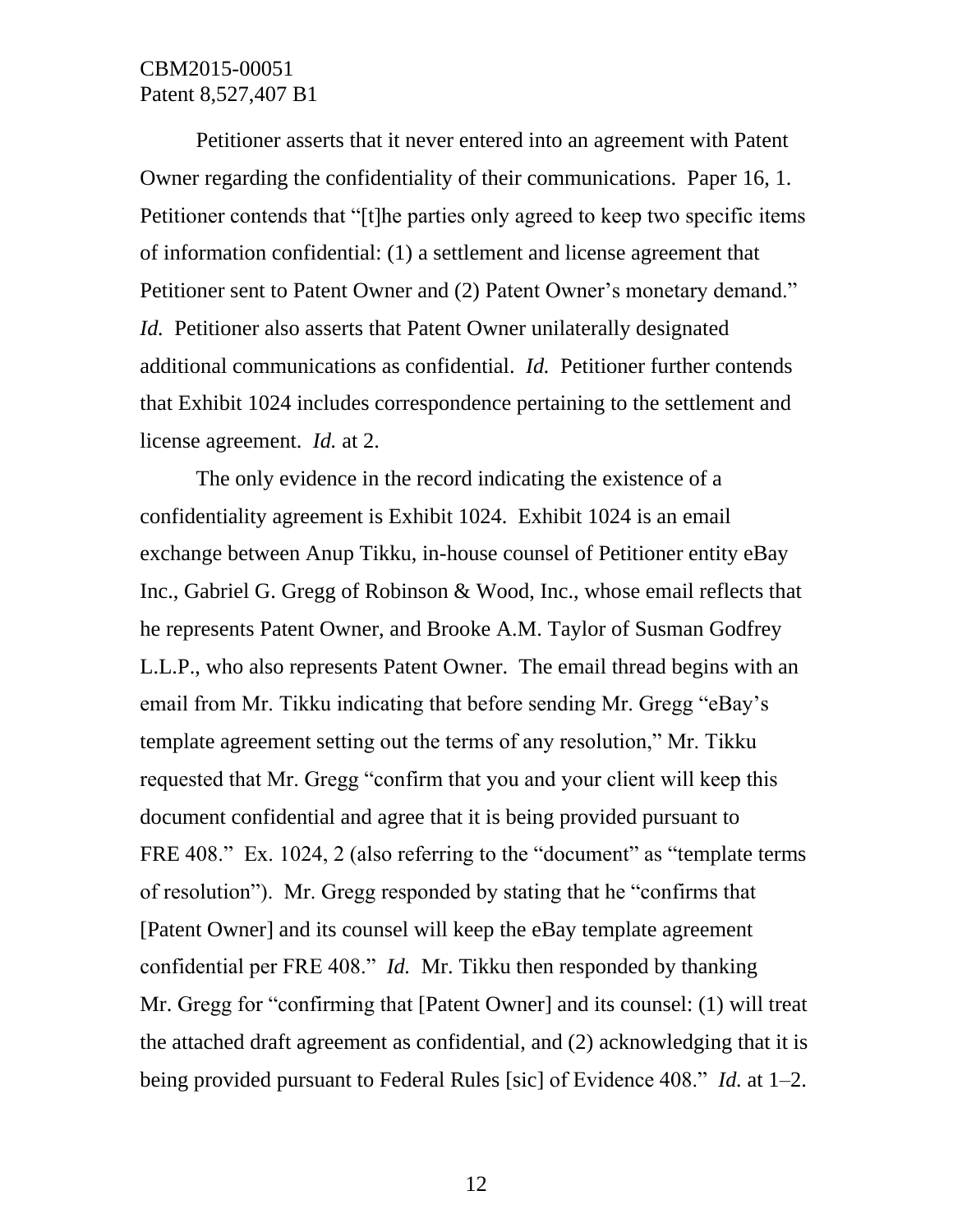l

Exhibit 1024 reveals that the parties agreed to keep "eBay's template agreement setting out the terms of any resolution" confidential. While other communications and information were marked by Patent Owner as "highly confidential" (e.g., Exs. 1045–47), the record does not reflect any other confidentiality agreement between the parties. Additionally, with respect to the draft nondisclosure agreement to which Patent Owner asserted Petitioner should be bound, (1) the draft is not in the record, and we are unable to review its contents; (2) the parties' alleged negotiations exchanging different versions of said draft agreement are not in the record, and we are unable to review the substance of those negotiations; and (3) Patent Owner does not offer any support, for example, by citation to statute, rule, or case law, for its position that Petitioner should be bound by a draft agreement that it did not sign.

Accordingly, on the record before us, we determine that the only information shown to be subject to a confidentiality agreement<sup>7</sup> between the parties are the terms of the eBay template agreement setting out a potential resolution, as referred to in Exhibit 1024, and Patent Owner's monetary demand.

### *ii. Federal Rule of Evidence 408*

Patent Owner asserts that Federal Rule of Evidence 408 precludes the use of settlement discussions to establish declaratory judgment jurisdiction or, more specifically in this case, to establish that Petitioner was charged

 $<sup>7</sup>$  Although the terms of the parties' confidentiality agreement were not</sup> identified in Exhibit 1024 and are not alluded to elsewhere, it appears that Petitioner agrees that it may not rely upon the terms of the template agreement or Patent Owner's monetary demand to show that Patent Owner charged it with infringement, as discussed further *infra*.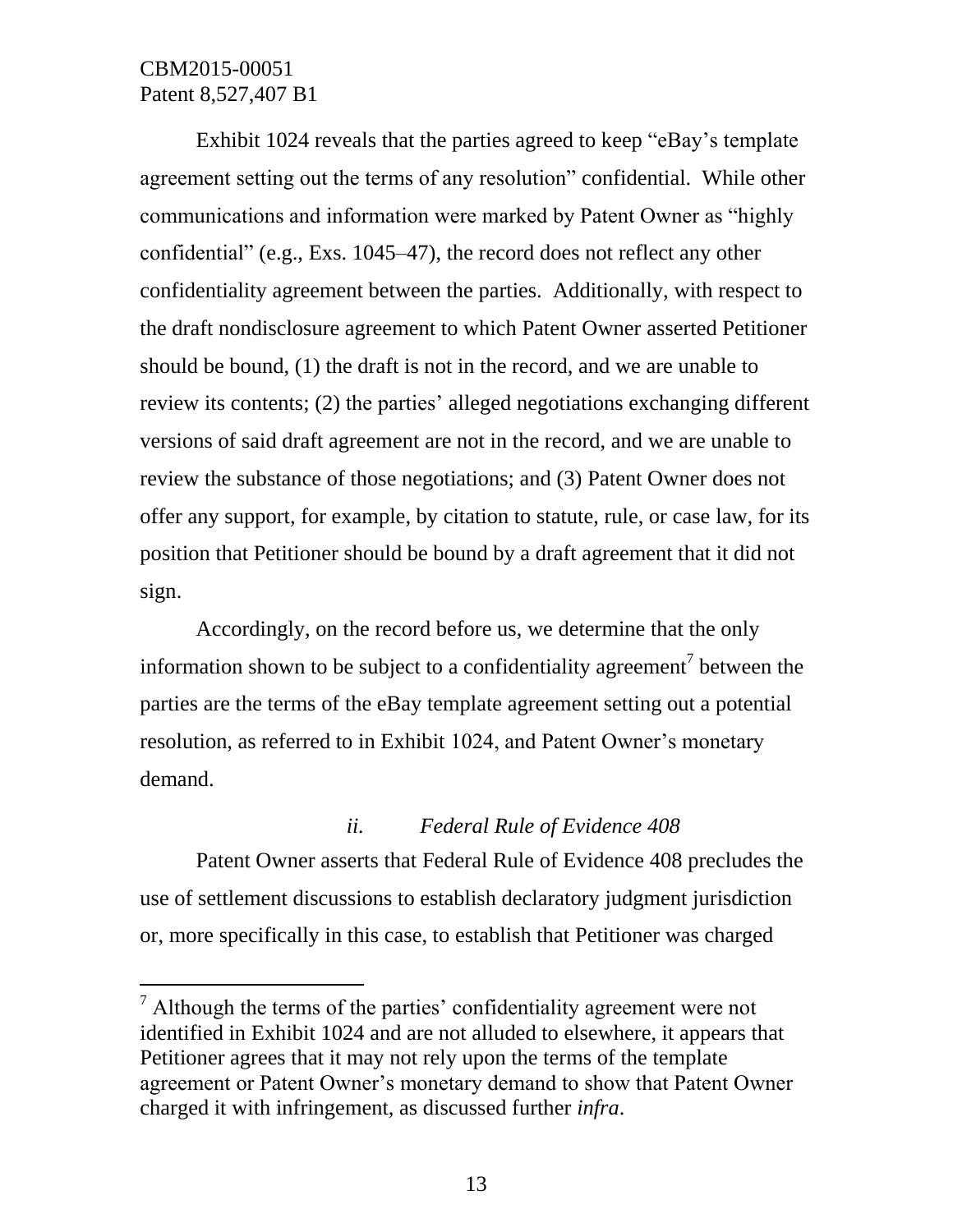with infringement of the '407 patent. Prelim Resp. 4–6. Patent Owner asserts that certain information Petitioner relies on to show that it was charged with infringement "is clearly being presented to, among other things, 'prove or disprove the validity . . . of a disputed claim.' That is, Petitioner's attempt to manufacture standing was made to try to prove invalidity of the '407 patent . . . ." Prelim. Resp. 6. Petitioner asserts that Rule 408 does not preclude the admissibility of information derived from the parties' settlement negotiations to establish declaratory judgment jurisdiction. *See* Paper 20, 6 n.2 (citation omitted).

Rule 408 provides:

- (a) Prohibited Uses. Evidence of the following is not admissible – on behalf of any party – either to prove or disprove the validity or amount of a disputed claim or to impeach by a prior inconsistent statement or a contradiction:
	- (1) furnishing, promising, or offering  $-$  or accepting, promising to accept, or offering to accept – a valuable consideration in compromising or attempting to compromise the claim; and
	- (2) conduct or a statement made during compromise negotiations about the claim – except when offered in a criminal case and when the negotiations related to a claim by a public office in the exercise of its regulatory, investigative, or enforcement authority.
- (b) Exceptions. The court may admit this evidence for another purpose, such as proving a witness's bias or prejudice, negating a contention of undue delay, or proving an effort to obstruct a criminal investigation or prosecution.

Most relevant to the parties' dispute, Rule 408 precludes the use of settlement negotiations "to prove or disprove the validity or amount of a disputed claim." Fed. R. Evid. 408. The disputed claims at issue in this proceeding are the four grounds under which Petitioner asserts that the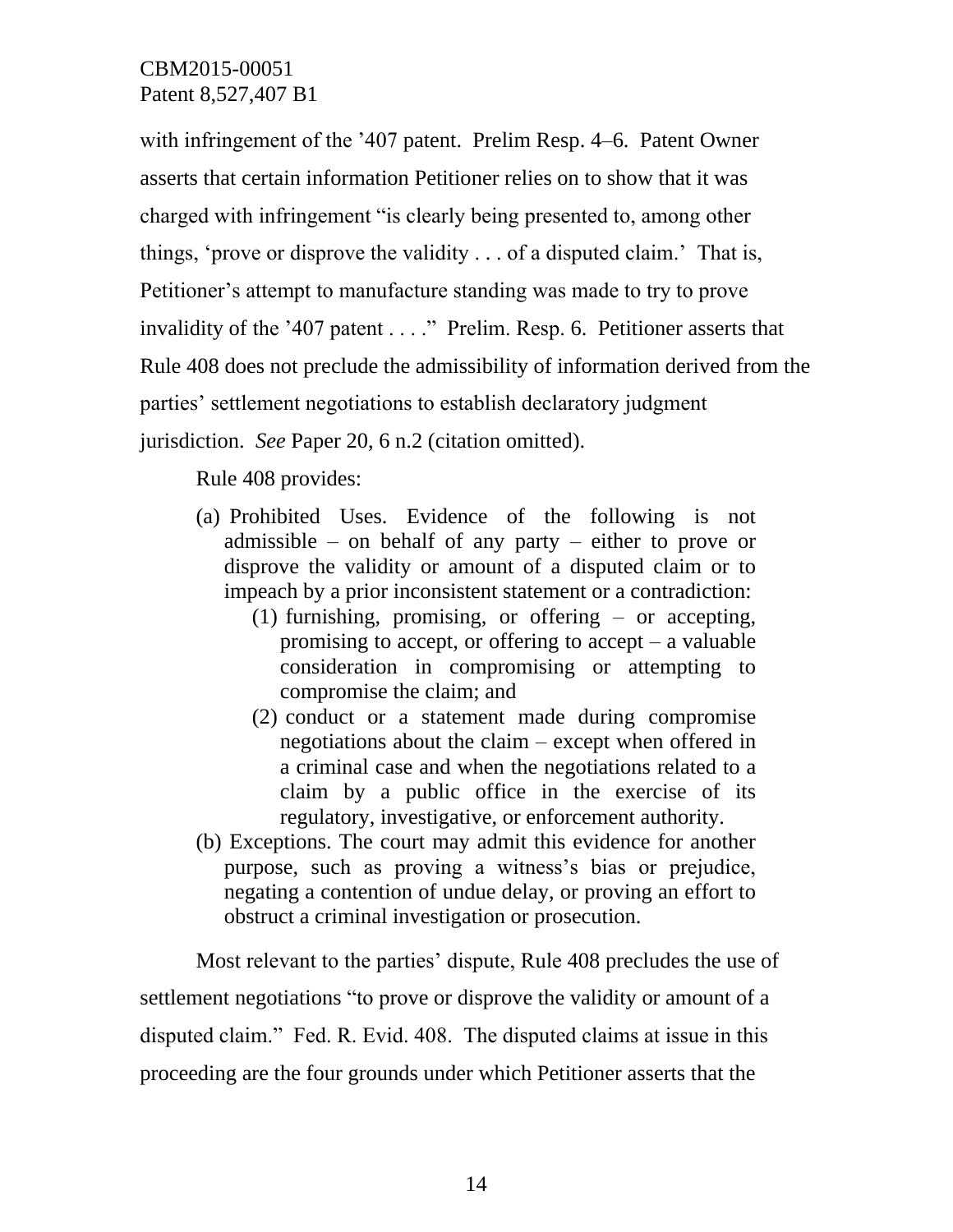claims of the '407 patent are unpatentable. The specific facts relied upon here, discussed further *infra*, are relevant to whether Patent Owner charged Petitioner with infringement, but do not "prove or disprove the validity . . . of" Petitioner's patentability challenges (i.e., whether the claims of the '407 patent are anticipated or obvious).

Additionally, it is noteworthy that multiple courts have reached the same result. *See, e.g.*, *SanDisk Corp. v. STMicroelectronics, Inc.*, 480 F.3d 1372, 1375 n.1 (Fed. Cir. 2007) (finding that Rule 408 does not preclude SanDisk's use of the parties' licensing discussions and an infringement study to establish declaratory judgment jurisdiction); *Nat'l Presort, Inc. v. Bowe Bell + Howell Co.*, 663 F. Supp. 2d 505, 508 (N.D. Tex. 2009) (Statements offered in a letter were not "being used to prove 'liability for, invalidity of, or amount of' any claim. FED. R. EVID.  $408(a)$ [.] Rather they are being offered to establish jurisdiction in this, a separate matter."); *Google, Inc. v. Traffic Info., LLC*, No. CV09-642-HU, 2010 WL 743878, at \*2–3 (D. Or. Feb. 2, 2010) (relying upon communications marked "confidential" and rejecting that Rule 408 precludes their use to establish declaratory judgment jurisdiction); *see also Rhoades v. Avon Prods., Inc.*, 504 F.3d 1151, 1161 (9th Cir. 2007) ("Here, DermaNew does not rely on the threats in an attempt to prove whose trademark is valid, or to impeach Avon. Instead, it uses the threats to satisfy the jurisdictional requirements of an action for declaratory relief.[] This is perfectly acceptable under Rule 408."). And, importantly, Patent Owner does not cite any support for its argument that Rule 408 precludes Petitioner's use of settlement negotiations to establish declaratory judgment jurisdiction.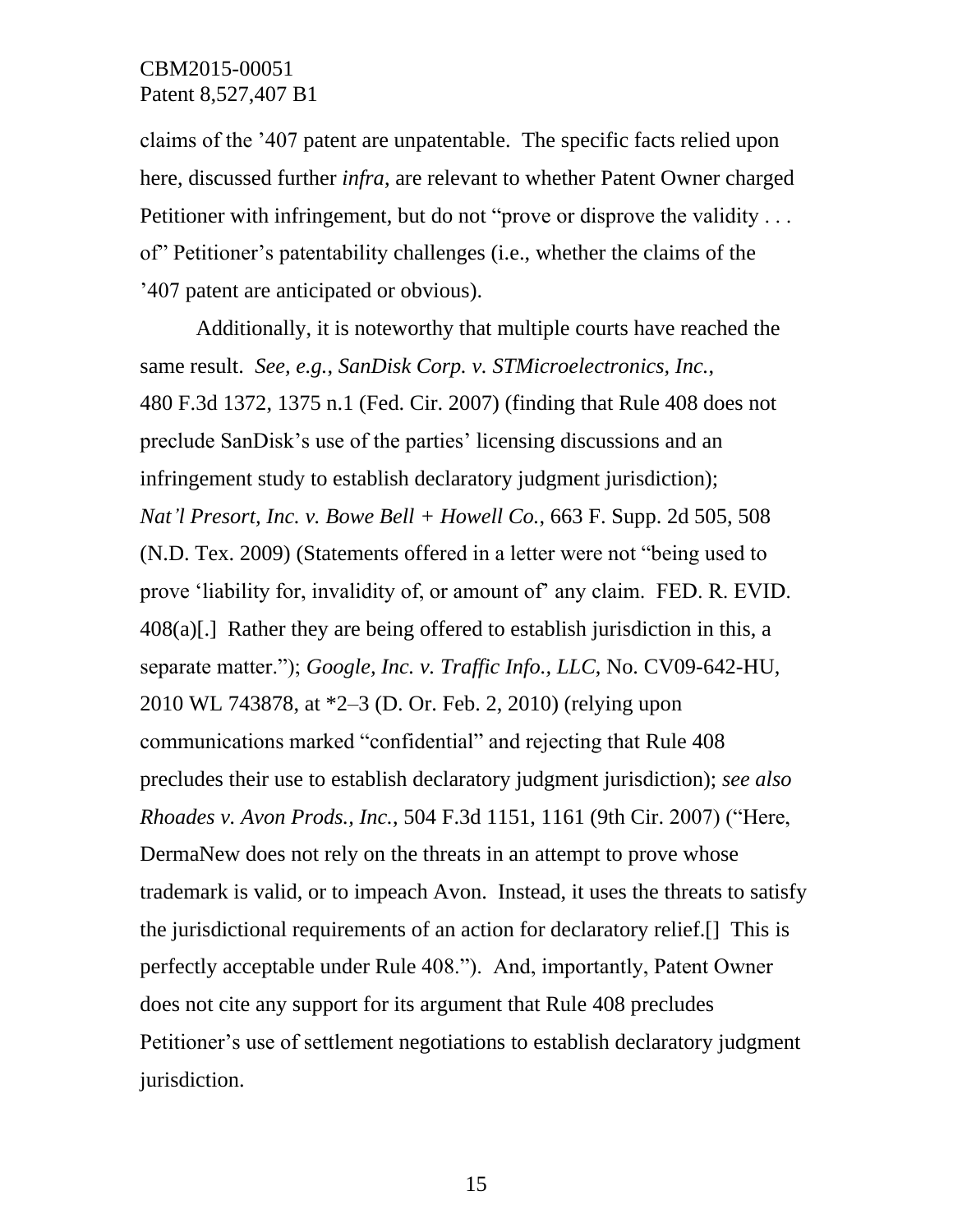Accordingly, we determine that Rule 408 does not preclude Petitioner's reliance upon the parties' settlement discussions to establish that it was charged with infringement of the '407 patent.

### *b. Injury in Fact Traceable to Patent Owner*

As set forth above, Petitioner may show an injury in fact traceable to Patent Owner by alleging "(1) an affirmative act by the patentee related to the enforcement of his patent rights and (2) meaningful preparation to conduct potentially infringing activity." *Ass'n for Molecular Pathology*, 689 F.3d at 1318 (citations omitted). The facts alleged by Petitioner in favor of showing an affirmative act by Patent Owner related to the enforcement of its patent rights include:

- (1) Patent Owner filed a lawsuit against Petitioner entity eBay on or about July 12, 2011, in which Patent Owner asserted that eBay infringed the '311 patent. Ex. 1006 ¶ 2 (citing Ex. 1012). The lawsuit was voluntarily dismissed without prejudice. *Id.* (citing Ex. 1013).
- (2)In May and June of 2011, Patent Owner filed lawsuits against several other companies asserting infringement of the '311 patent. *Id.* ¶ 3 (citing Exs. 1014, 1016, 1018).
- (3) Since 2011, the parties have been involved in several reexamination proceedings involving the '311 and '913 patents. *Id.* ¶¶ 5–7.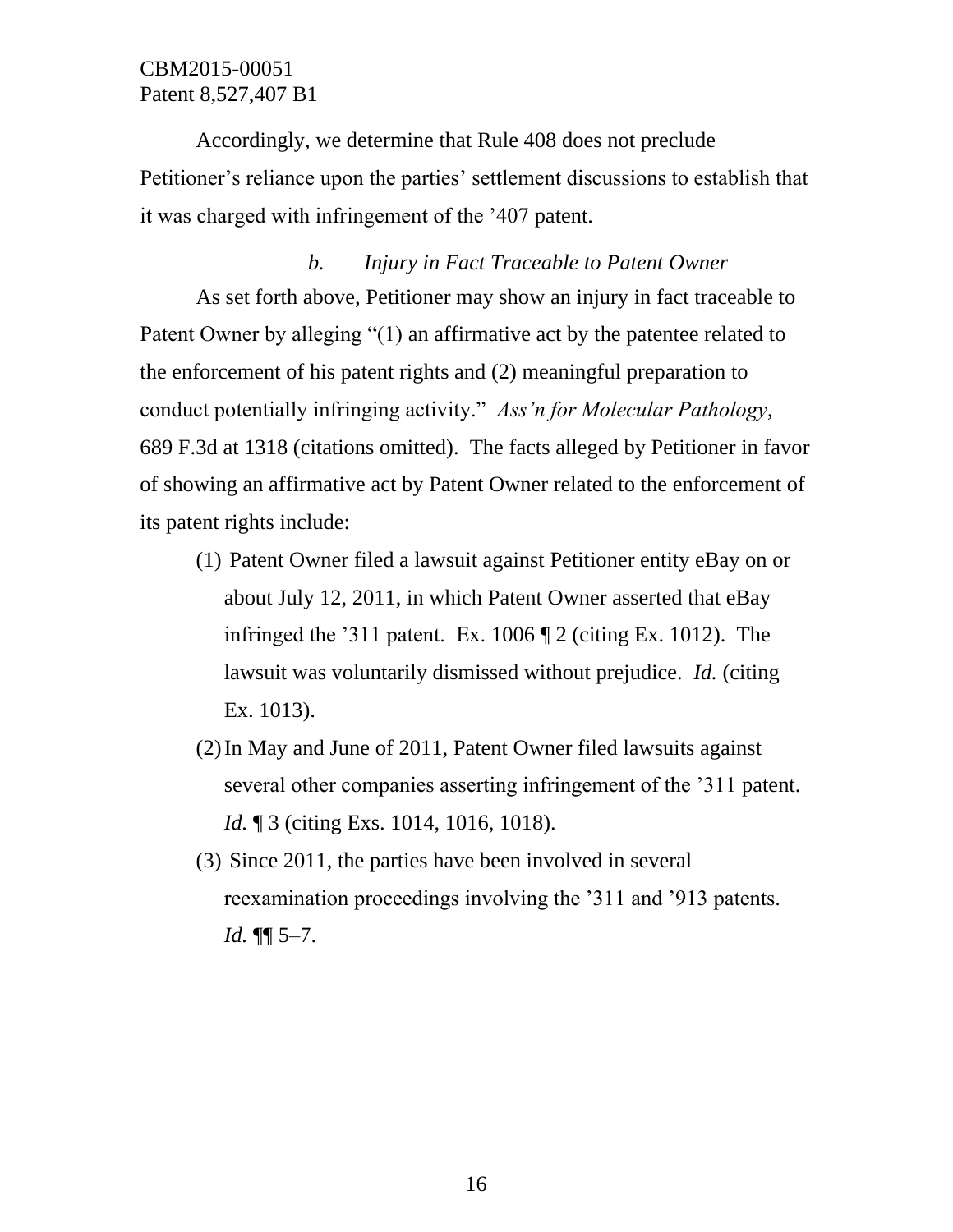$\overline{a}$ 

- (4) Patent Owner filed a lawsuit<sup>8</sup> against Zuora, Inc. (a third-party) alleging infringement of the '407 patent. *Id.* ¶ 10 (citing Ex. 1022).
- (5) During a meeting on June 2, 2014, between representatives of Patent Owner and Petitioner, including Mr. Tikku, Mr. Gregg and Ms. Yadav-Ranjan (the sole named inventor of the '407 patent), Mr. Gregg and Ms. Yadav-Ranjan "repeatedly asserted that eBay infringed" the '407, '913, and '311 patents, and would infringe a patent application that was soon to issue as the '963 patent, and demanded that eBay take a license to each of the three patents and the soon-to-issue '963 patent. *Id.* ¶¶ 13–15.
- (6) Patent Owner's counsel contacted Petitioner entity eBay "numerous times demanding that eBay take a license to [Patent Owner's] patents." *Id.* ¶ 17.
- (7) Patent Owner's representative, Brooke Taylor, sent Mr. Tikku a claim chart, via email on November 4, 2014, showing how claim 8 of the '913 patent allegedly reads on eBay and PayPal's online payment system. *Id.* ¶ 19 (citing Exs. 1045, 1046).
- (8) Attached to the same email, Ms. Taylor sent Mr. Tikku additional material that "would be included in any license." *Id.* (quoting Ex. 1045, citing Ex. 1047).
- (9) Ms. Taylor's email stated that "[o]ur demand is outstanding" and that if Patent Owner did not hear from Petitioner by November 13,

<sup>&</sup>lt;sup>8</sup> The lawsuit against Zuora, Inc. was dismissed with prejudice in light of a settlement between the parties to that action. Ex. 1023.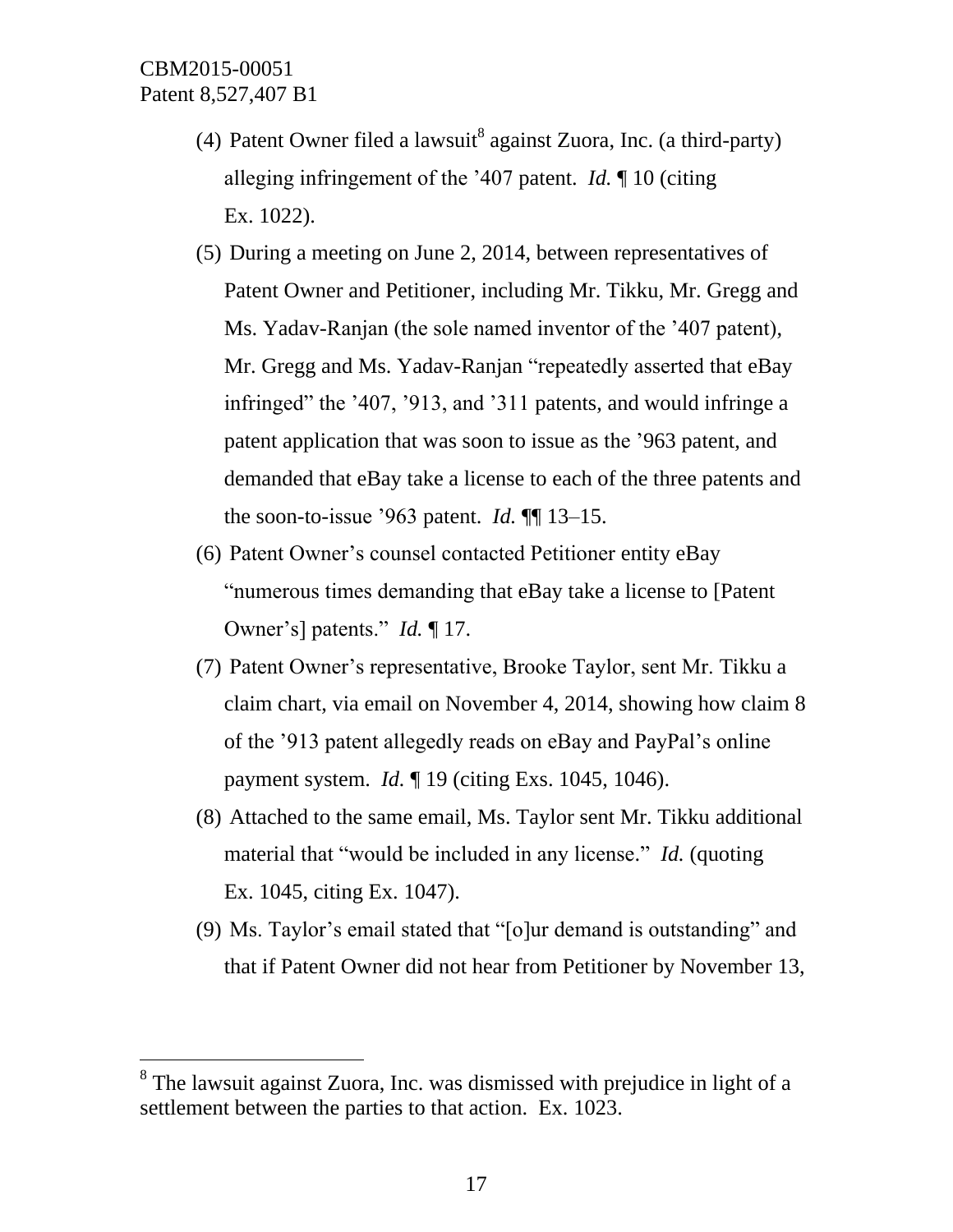$\overline{a}$ 

2014, Patent Owner will "understand that eBay is not interested in further discussions." *Id.* (quoting Ex. 1045).

Patent Owner asserts that much of the evidence offered by Petitioner weighs in favor of Patent Owner's argument that it did not charge Petitioner with infringement of the '407 patent. Prelim. Resp. 9–10. First, Patent Owner notes there is no allegation (or evidence) that it has sued Petitioner for infringement of the '407 patent.<sup>9</sup> *Id.* at 11. Second, Patent Owner emphasizes that it did not provide Petitioner with a claim chart based on any claim of the '407 patent. *Id.* at 10. Third, Patent Owner's email correspondence of record reflects that, after the June 2, 2014 meeting between representatives of Patent Owner and Petitioner, Patent Owner's representatives asserted that Patent Owner has not charged Petitioner with patent infringement. *See* Ex. 1024 (reflecting correspondence between August 27 and September 3, 2014, in which Mr. Gregg and Ms. Brooke, respectively, state that Patent Owner "has not charged eBay with infringement of any patents," and "is not alleging infringement now"). Fourth, the reexamination proceedings involving patents other than the '407 patent were initiated by Petitioner.

Considering the evidence of record, we determine that Petitioner has shown an injury in fact traceable to the patentee in light of "(1) an

 $9^9$  Of course, if Patent Owner had sued Petitioner for infringement of the '407 patent, Petitioner would not have to rely on being "charged with infringement" under AIA  $\S$  18(a)(1)(B); rather, the suit itself would have provided an independent basis to assert jurisdiction under  $\S$  18(a)(1)(B). AIA  $\S$  18(a)(1)(B) ("A person may not file a petition for a transitional proceeding with respect to a covered business method patent unless the person . . . *has been sued for infringement of the patent* or has been charged with infringement under that patent." (emphasis added)).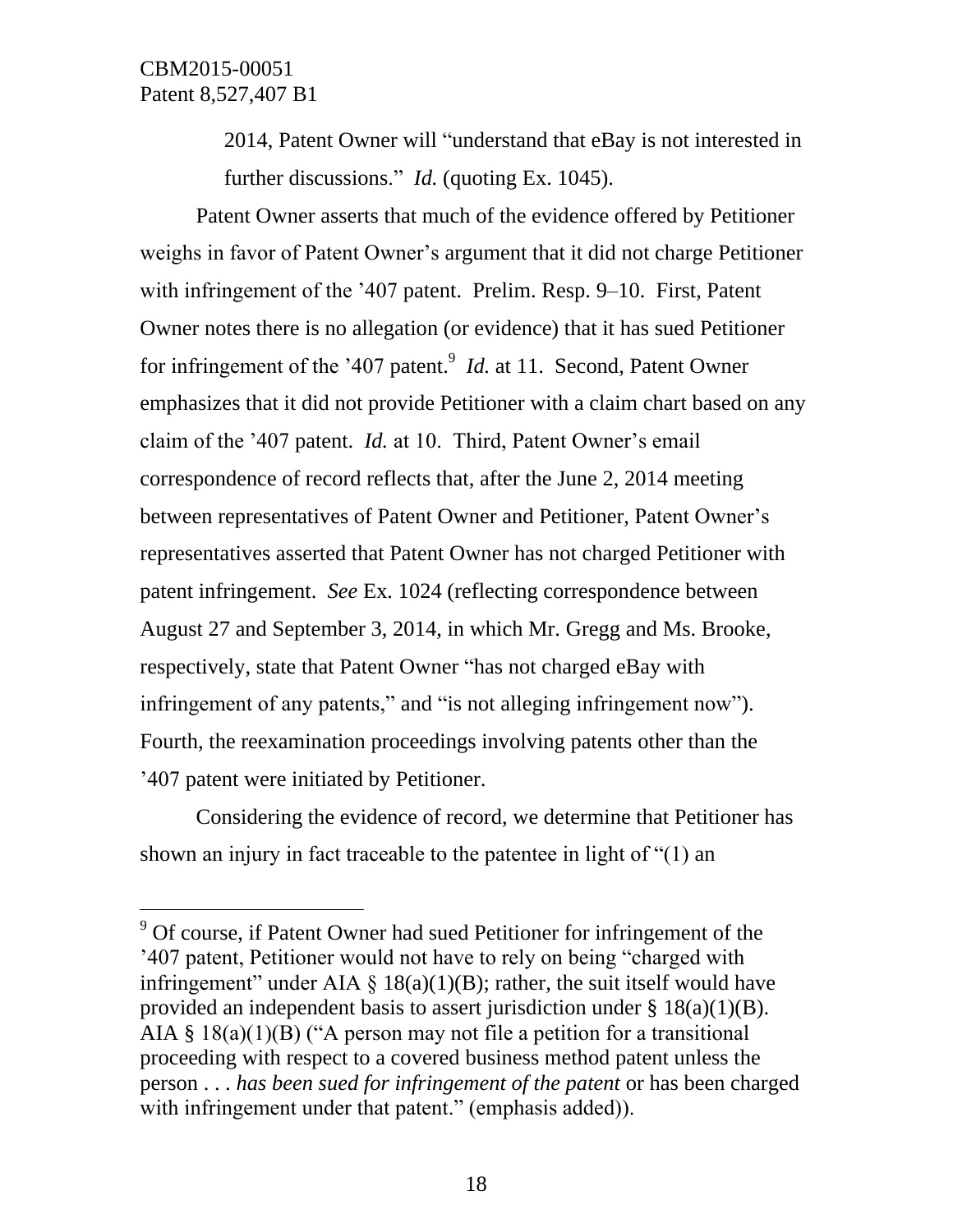$\overline{a}$ 

affirmative act by the patentee related to the enforcement of his patent rights and (2) meaningful preparation to conduct potentially infringing activity." *Ass'n for Molecular Pathology*, 689 F.3d at 1318. Mr. Tikku's Declaration that Patent Owner's representatives "repeatedly asserted that eBay infringed" the '407 patent during the June 2nd meeting is the strongest evidence weighing in Petitioner's favor on both factors. *See, e.g.*, *3M Co. v. Avery Dennison Corp.*, 673 F.3d 1372, 1379 (Fed. Cir. 2012) (indicating, in the context of an appeal from a motion to dismiss, that telephone conversations between the parties' representatives, in which the patent owner's representative allegedly stated that the declaratory judgment plaintiff's product "may infringe" and that "licenses are available," "if found by the district court, would be sufficient to constitute a case or controversy between 3M and Avery"); *Hewlett-Packard Co. v. Acceleron LLC*, 587 F.3d 1358, 1364 (Fed. Cir. 2009) (finding, in the context of an appeal from a motion to dismiss, implied assertions of patent rights sufficient to show a "definite and concrete" dispute between parties having adverse legal interests). Mr. Tikku's Declaration testimony stands unrebutted on the record before us.<sup>10</sup> Additionally, Patent Owner's history of litigation with

 $10$  Patent Owner's Preliminary Response asserts that "the primary focus of the [parties] discussions was on the '913 patent, rather than the other [Patent Owner] patents," given the procedural posture of the reexamination proceedings involving the '311 and '913 patents. Prelim. Resp. 14–15. Patent Owner contends that Patent Owner's representatives did not "'repeatedly assert[]' infringement of any of Patent Owner's patents by Petitioner," and did not demand that Petitioner take a license to the '311, '913, and '407 patents during the meeting between the parties' representatives on June 2, 2014. *Id.* Patent Owner indicates that it "strenuously denies all of these assertions, and . . . is prepared to provide testimony to the Board confirming the same." *Id.* at 16. Patent Owner,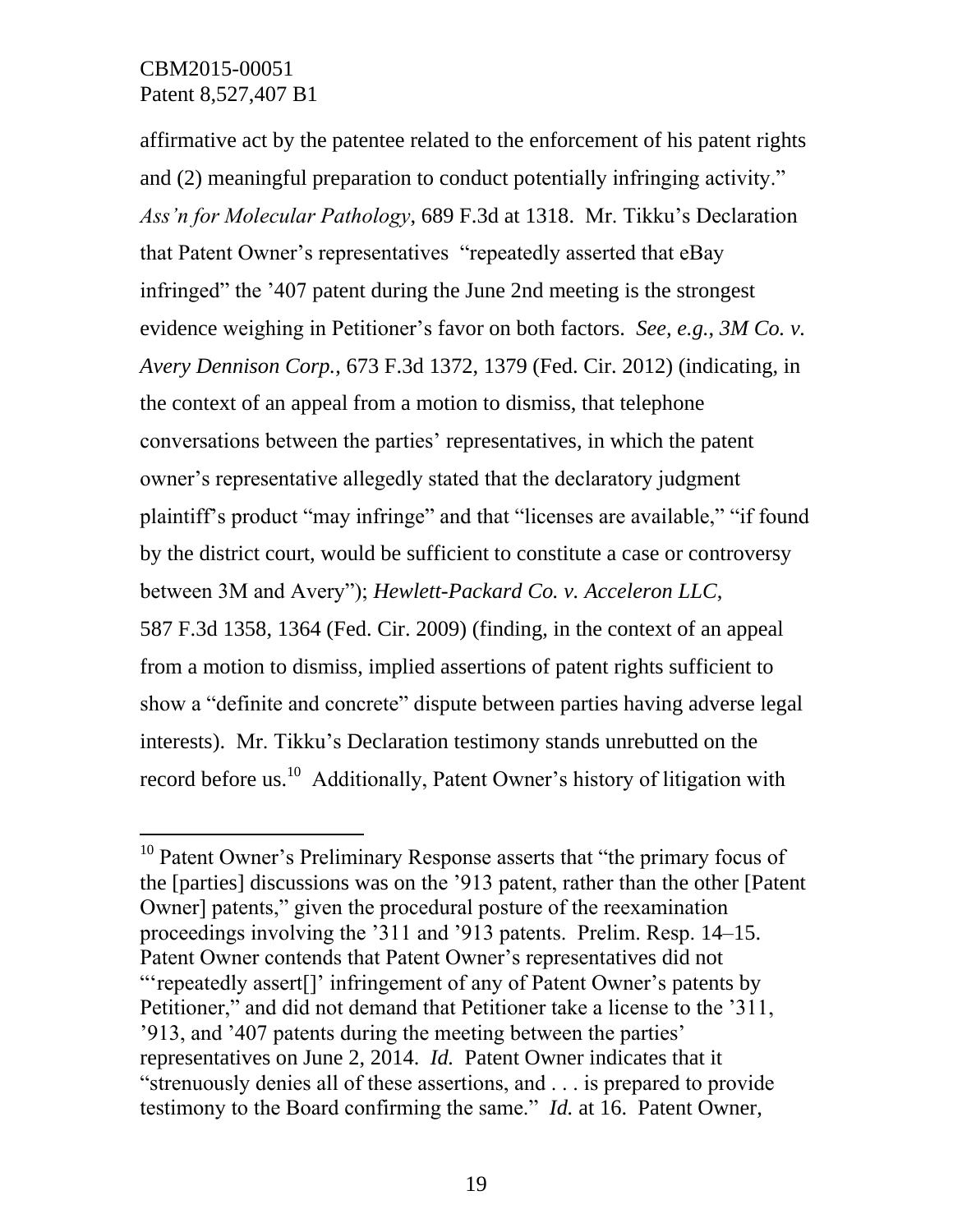$\overline{a}$ 

Petitioner, although based on the related '311 patent, and Patent Owner's history of litigation with at least one third party based on the '311 and '407 patents, also show affirmative acts by Patent Owner related to the enforcement of its patent rights. 11 *See, e.g.*, *Hewlett-Packard Co.*, 587 F.3d at 1364 n.1 ("A history, or lack thereof, of litigating in the industry can certainly be a factor to be considered." (quoting *Prasco, LLC v. Medicis Pharm. Corp.*, 537 F.3d 1329, 1341 (Fed. Cir. 2008) ("Prior litigious conduct is one circumstance to be considered in assessing whether the totality of the circumstances creates an actual controversy."))).

Accordingly, Petitioner has shown on the current record that it has been charged with infringement of the '407 patent by Patent Owner.

### *2. Financial Service or Product*

Section 18 of the AIA defines the phrase "covered business method patent" as "a patent that claims a method or corresponding apparatus for performing data processing or other operations used in the practice, administration, or management of a financial product or service, except that the term does not include patents for technological inventions." AIA § 18(d)(1); *see* 37 C.F.R. § 42.301(a). A "covered business method patent" is "not limited to products and services of only the financial industry, or to

however, did not seek authorization to submit new testimonial evidence with its Preliminary Response under 37 C.F.R. § 42.107(c). Accordingly, on the record before us, Mr. Tikku's Declaration testimony is unrebutted.  $11$  Although the '311 patent is not challenged in this proceeding, Patent Owner's history of affirmative acts related to the enforcement of its rights under the '311 patent is relevant here at least because the '407 patent is a grandchild of the '311 patent (i.e., the application that issued as the '407 patent is a continuation of a continuation of the application that issued as the '311 patent). Thus, the '407 and '311 patents have substantially the same written description portions of their specifications.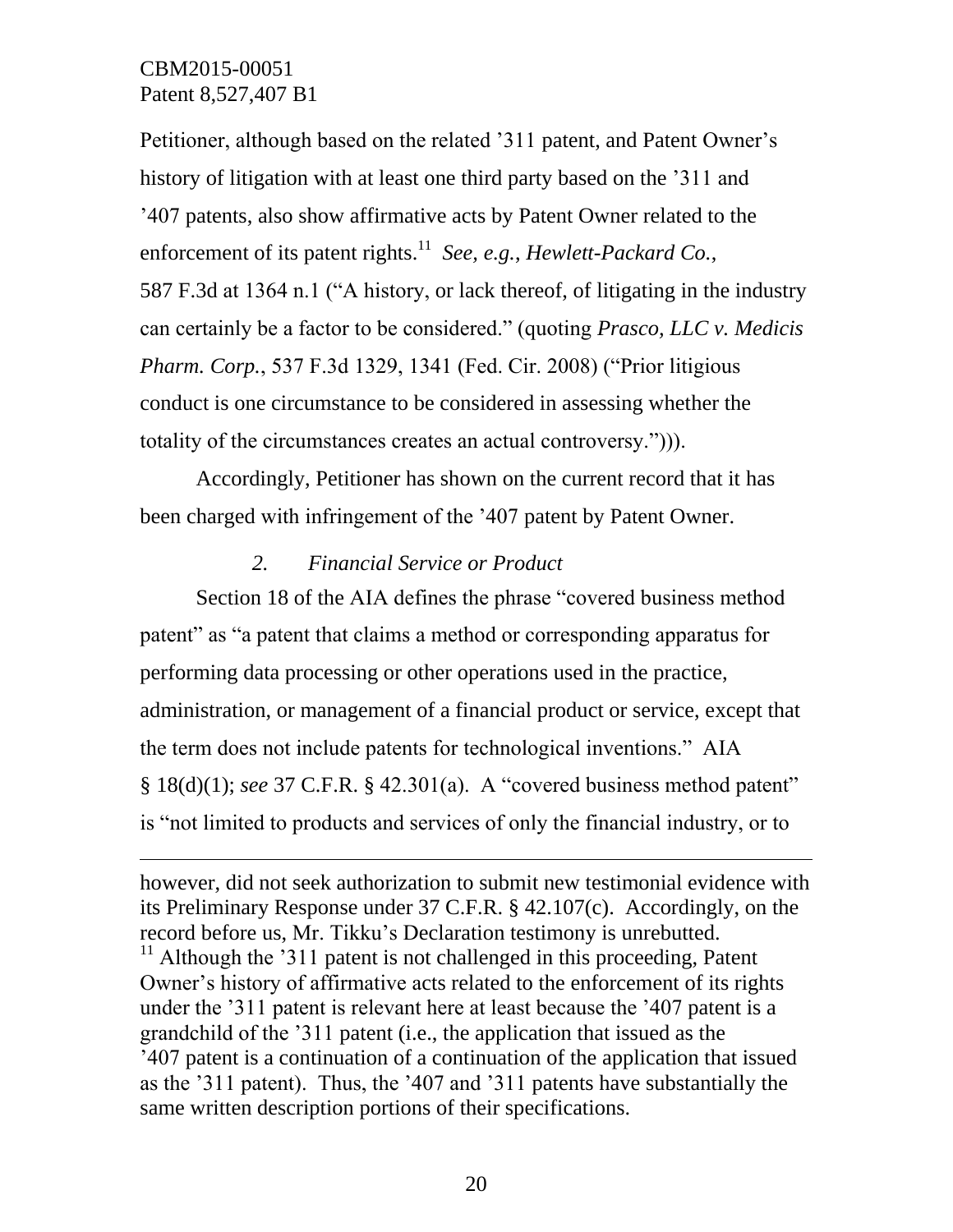patents owned by or directly affecting the activities of financial institutions such as banks and brokerage houses." *Versata*, slip op. at 35. Rather, the "plain text of the statutory definition . . . covers a wide range of financerelated activities." *Id.*

The legislative history explains that the definition of a covered business method patent was drafted to encompass patents "claiming activities that are financial in nature, incidental to a financial activity or complementary to a financial activity" and that "financial product or service" should be interpreted broadly. 157 Cong. Rec. S5432 (daily ed. Sept. 8, 2011) (statement of Sen. Schumer). As Senator Schumer observed, "[a]t its most basic, a financial product is an agreement between two parties stipulating movements of money or other consideration now or in the future." *Id.* Thus, "[a]ny business that sells or purchases goods or services 'practices' or 'administers' a financial service by conducting such transactions." *Id.*

To determine whether a patent is eligible for a covered business method patent review, the focus is on the claims. *See* Transitional Program for Covered Business Method Patents—Definitions of Covered Business Method Patent and Technological Invention; Final Rule, 77 Fed. Reg. 48,734, 48,736 (Aug. 14, 2012). A patent need have only one claim directed to a covered business method to be eligible for review. *Id.*; *Versata*, slip op. at 38 (accepting the Board's use of a single claim to determine whether a patent is eligible for covered business method patent review).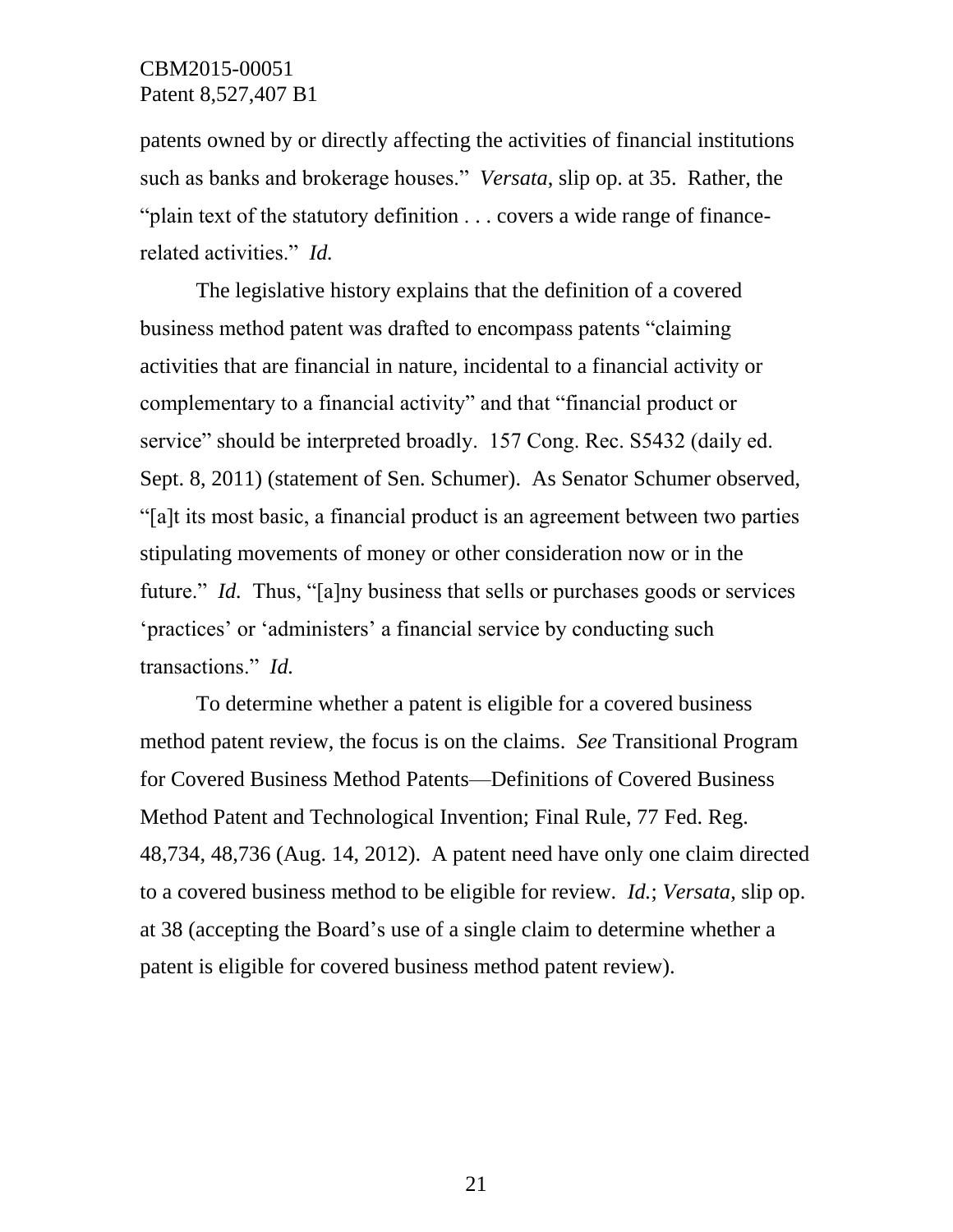$\overline{a}$ 

Petitioner indicates that the '407 patent is classified in Technology Class  $705$ ,  $^{12}$  and asserts that claims 1–9 "recite '[a] method for conducting a transaction based on a request for payment remittance information,' and involve, for example, 'authorization of at least one payment,' 'sending . . . at least one payment instruction,' and 'initiating . . . at least one payment.'" Pet. 4 (quoting Ex. 1001, claims 1–9). Petitioner contends that claims 10 and 11 "recite financial-related processes, such as 'accepting . . . a payment instruction comprising at least an amount to be paid and an account of the payor' and 'initiat[ing] at least one payment.'" *Id.* (quoting Ex. 1001, claims 10 and 11).

Patent Owner asserts that the claims of the '407 patent "do not by themselves recite any particular 'financial product or service,' such as, merely for instance, a calculation of insurance risk or automated brokerage settlement services." Prelim. Resp. 29. Rather, Patent Owner contends that "the claims . . . on their face recite a technique for conducting a transaction based on payment remittance information, and/or communicating payment instructions in a specified manner." *Id.* Patent Owner asserts that the claims are directed to transaction techniques that "can be used . . . as part of different kinds of financial transactions, as well as many other types of

 $12$  Technology Class 705 ("Data processing: financial, business practice, management, or cost/price determination") "is the generic class for apparatus and corresponding methods for performing data processing operations, in which there is a significant change in the data or for performing calculation operations wherein the apparatus or method is uniquely designed for or utilized in the practice, administration, or management of an enterprise, or in the processing of financial data." Section I - Class Definition *available at*  http://www.uspto.gov/web/patents/classification/uspc705/defs705.htm (last visited July 21, 2015).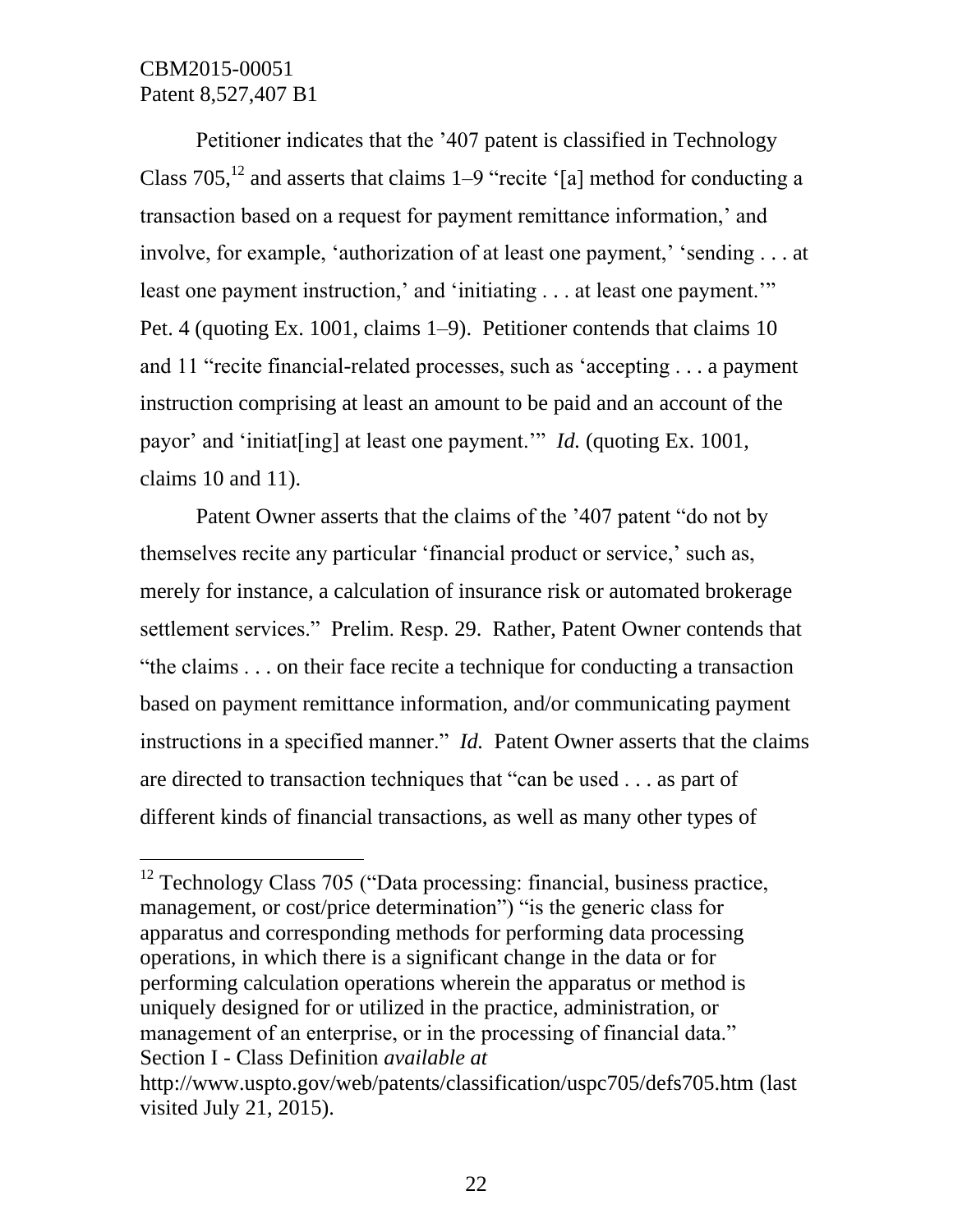$\overline{a}$ 

transactions, but . . . do not in and of themselves encompass a 'business method.'" *Id.*

Claim 1 recites, generally, a method for conducting a transaction based on a request for payment remittance information comprising, *inter alia*, the steps of receiving authorization of a payment due on a request for payment to a payee, sending a payment instruction to a wireless computing device, and initiating a payment responsive to the payment instruction. *See* Ex. 1001, 19:46–20:7. As Patent Owner acknowledges, claim 1 is directed to a transaction technique that can be used as part of a financial transaction. *See* Prelim. Resp. 29. The transaction technique specifically recites a request for payment, sending a payment instruction, and initiating a payment. Thus, claim 1 is directed to the movement of money or other consideration, and practices or administers a financial service by enabling such transactions. Accordingly, on this record, Petitioner has satisfied its burden of showing that claim 1 is directed to a financial service or product.<sup>13</sup>

### *3. Technological Invention Analysis*

The definition of "covered business method patent" in section 18(d)(1) of the AIA excludes patents for "technological inventions." In determining whether a patent is for a technological invention, we consider

 $13$  Although not dispositive, we note that the '407 patent is in Technology Class 705. Ex. 1001, at [58]. Most patents subject to business method patent review were anticipated to be classifiable in Class 705. *See* Transitional Program for Covered Business Method Patents— Definitions of Covered Business Method Patent and Technological Invention; Final Rule, 77 Fed. Reg. 157, 48,734, 48,739 (Aug. 14, 2012); *see Versata*, slip op. at 33 n.14 (noting that while Class 705 "apparently served as the original template for the definition of a 'covered business method,' . . . [it] was thought to be too narrow") (citation omitted).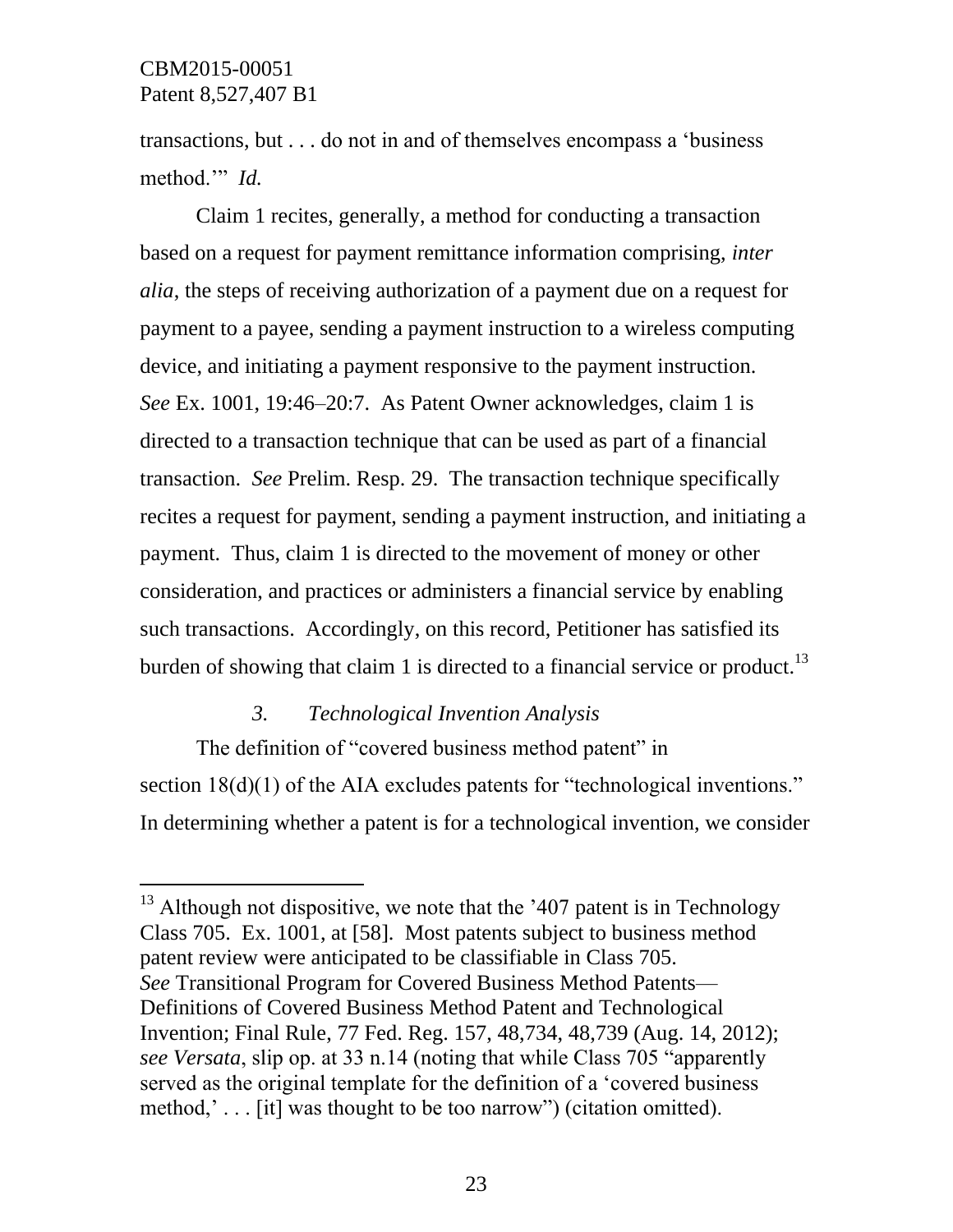"whether the claimed subject matter as a whole recites a technological feature that is novel and unobvious over the prior art; and solves a technical problem using a technical solution." 37 C.F.R. § 42.301(b). The following claim drafting techniques, for example, typically do not render a patent a "technological invention":

(a) Mere recitation of known technologies, such as computer hardware, communication or computer networks, software, memory, computer-readable storage medium, scanners, display devices or databases, or specialized machines, such as an ATM or point of sale device.

(b) Reciting the use of known prior art technology to accomplish a process or method, even if that process or method is novel and non-obvious.

(c) Combining prior art structures to achieve the normal, expected, or predictable result of that combination.

Office Patent Trial Practice Guide, 77 Fed. Reg. 48,756, 48,763–64 (Aug. 14, 2012).

Petitioner contends that the claims of the '407 patent are not directed to technological inventions because they "generically recite known technologies for communicating and storing data for the purpose of conducting a payment transaction, a basic financial concept that is neither novel nor unobvious." Pet. 6. Patent Owner asserts that the claims are directed to technological inventions because the platforms and techniques recited in the claims "employ various intermediation and security features to ensure a safe transaction in which the payor can . . . control and limit exposed payment information and instructions, including to keep 'at least a part' of 'payment remittance information' hidden from the payee." Prelim. Resp. 29–30. Patent Owner contends that such subject matter "rests on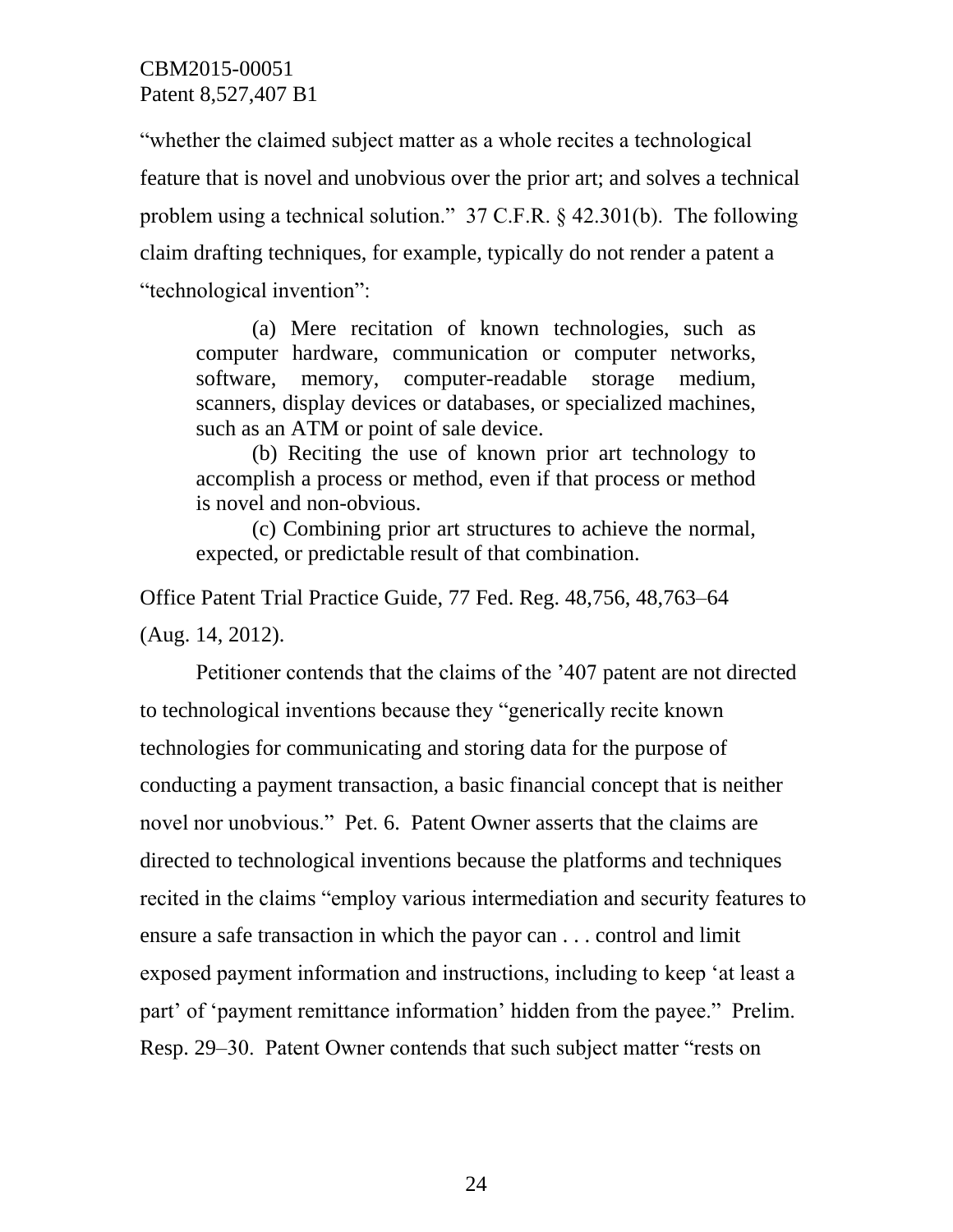actual technical advances that were unknown in the art at the time [the '407 patent was] . . . fil[ed]." *Id.* at 30.

Petitioner has shown, on this record, that the '407 patent claims are not directed to technological inventions. In particular, claim 1 recites known technologies, e.g., a computer readable memory, wireless computing device, and computer readable data structure. As noted in the Office Patent Trial Practice Guide referenced above, "[r]eciting the use of known prior art technology to accomplish a process or method, even if that process or method is novel and non-obvious," typically does not render a patent a "technological invention." 77 Fed. Reg. at 48,764. We agree with Petitioner that such is the case here.

### *B. Anticipation of Claims 1 and 3–11 by Takayama*

Petitioner contends that claims 1 and 3–11 are anticipated by Takayama. Pet. 24–55. In support of its challenge, Petitioner provides an analysis of Takayama's disclosure and includes a detailed discussion explaining how each limitation of the challenged claims is allegedly disclosed by Takayama. *Id.*

Takayama is directed to "an electronic commerce system that provides a settlement function" using a wireless communication means, such as a telephone. *See, e.g.*, Ex. 1026, Abst., ¶¶ 1, 32–33, Fig. 1. Takayama generally discloses four embodiments of mobile electronic commerce services: (1) an electronic ticket service; (2) an electronic payment card service; (3) an electronic telephone card service; and (4) an electronic credit card service. *Id.* ¶ 361. Petitioner's challenge to claims 1 and 3–11 of the '407 patent is primarily based on the electronic credit card service embodiment. Pet. 24. Takayama's Figure 84, which shows the process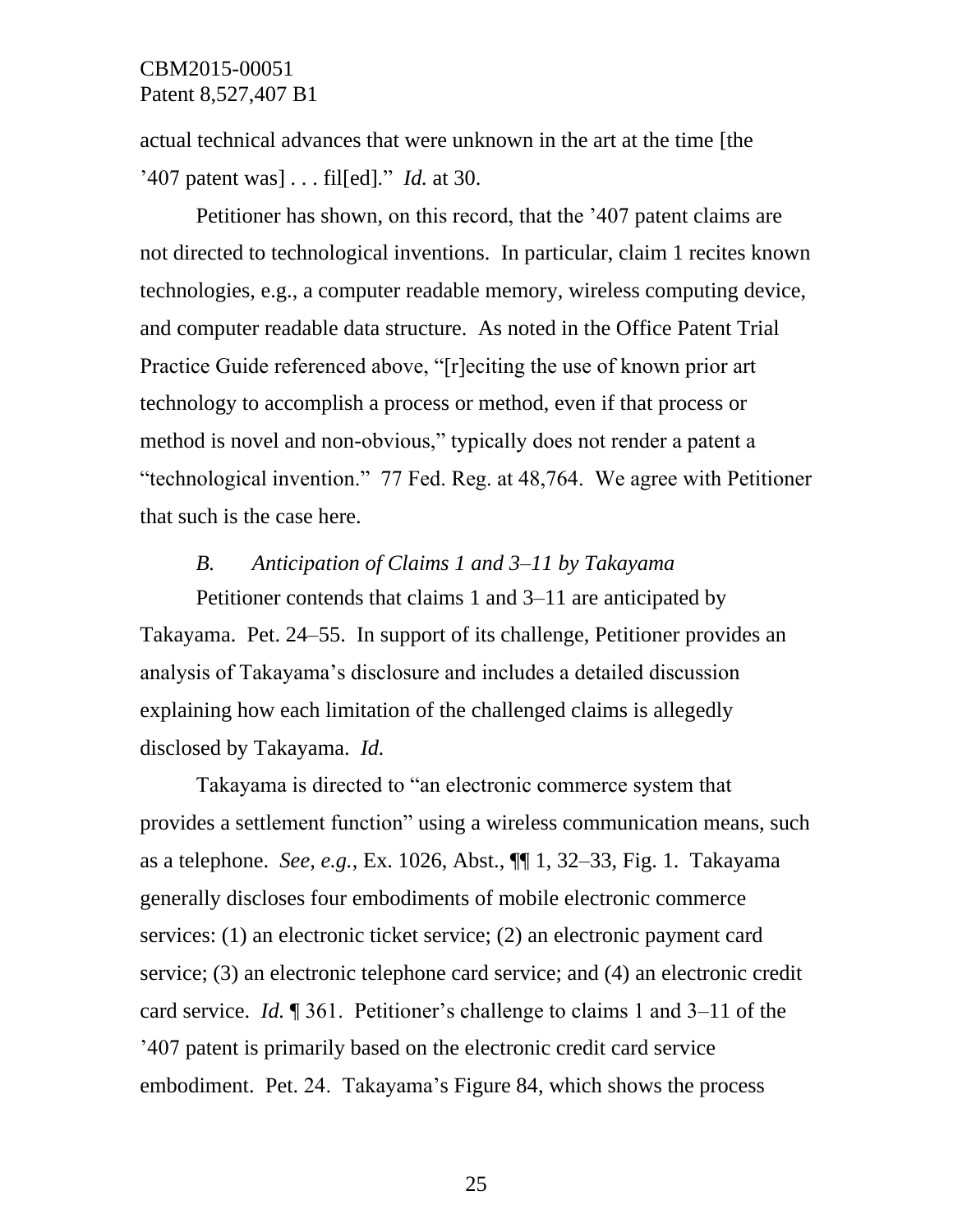steps and messages exchanged when performing an electronic credit card payment via a mobile user device, is shown below:





Takayama's Figure 84 is "a flowchart showing real credit settlement." Ex. 1026, 53:50–52.

Patent Owner asserts that the "prior art relied upon by Petitioner . . . is not sufficient to call into question the patentable nature of the claims of the [']407 patent." Prelim. Resp. 31. Patent Owner contends "[t]hat [the] art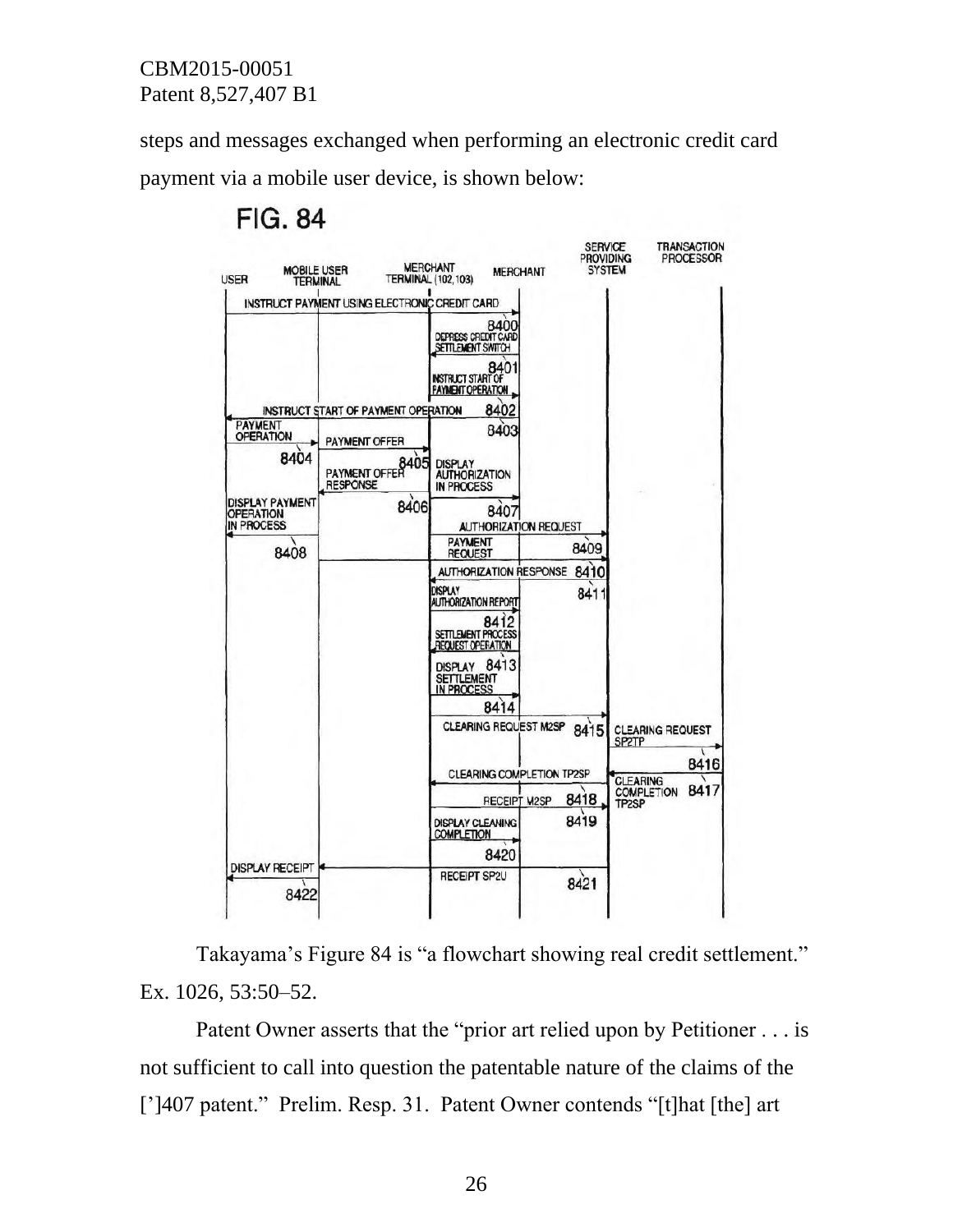instead reflects essentially cumulative subject matter which does not raise new questions of anticipation or obviousness with regard to . . . the claims." *Id.* Patent Owner states that "[i]n view of the deficiencies in Petitioner's standing and admissibility presented herein, Patent Owner elects to forego further demonstration of the failure of the alleged prior art to affect patentability of the [']407 patent, in this Preliminary Response." *Id.* Thus, Patent Owner did not address the merits of Petitioner's challenge based on Takayama.

### *1. Claims 1 and 3–9*

Upon review of Petitioner's analysis and the evidence of record, we determine that Petitioner has established that it is more likely than not that claims 1 and 3–9 are anticipated by Takayama.

### *2. Claims 10 and 11*

Claim 10 is directed to a method of executing computer-executable instructions comprising several steps pertaining to a receipt and payment remittance information. Ex. 1001, 20:35–54. In particular, claim 10 recites "presenting the receipt to the payee." *Id.* at 20:43. Claim 11 depends from claim 10. *Id.* at 20:55.

Petitioner asserts that Takayama's "receipt 8419" and "payment offer response" allegedly disclose the recited "receipt." Pet. 40–42. With respect to "receipt 8419," Petitioner contends that "upon receiving the 'clearing completion notification 13637,' the merchant terminal 'generates a receipt 8419.'" *Id.* at 46 (citations omitted). Petitioner states: "The merchant terminal also displays on the LCD the contents of the clearing completion notification [i.e., receipt] 8419 . . . in order to notify the operator (merchant) that the settlement process has been completed (display clearing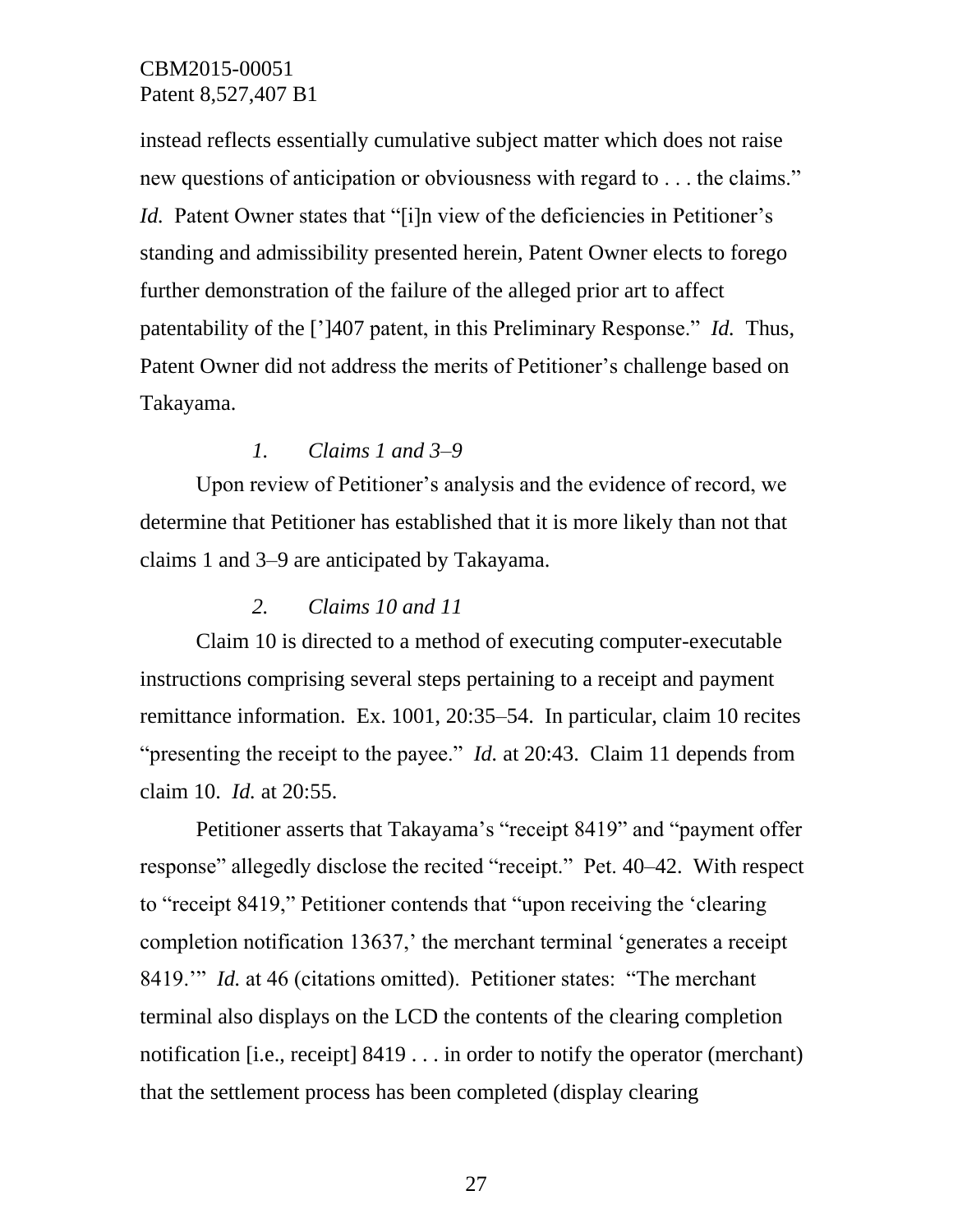$\overline{a}$ 

completion: 8420)." *Id.* (alterations made by Petitioner). Petitioner asserts, "[t]hus, the 'receipt 8419,' which constitutes the claimed 'receipt,' is presented to the payee." *Id.* (citing Ex. 1007 ¶ 105).

Takayama states:

Upon receiving the clearing completion notification 8418, the merchant terminal *generates* a receipt message 8419, which corresponds to a receipt, and transmits it to the service providing system. The merchant terminal also displays on the LCD the contents of the clearing completion notification 8419 in order to notify the operator (merchant) that the settlement process has been completed (display clearing completion: 8420).

Ex. 1026 ¶ 813 (emphasis added); *see id.* ¶ 2091 ("Upon receiving the clearing completion notification 8418, the merchant terminal decrypts it and examines the digital signature, and *generates* a receipt 8419 and transmits it to the merchant processor.") (emphasis added); *see also id.* at Fig. 84.

First, it is not entirely clear if Petitioner relies upon the merchant terminal or the merchant as disclosing the "payee" recited in claim  $10<sup>14</sup>$ Under either interpretation, however, Petitioner's analysis is deficient.

Second, Petitioner does not identify expressly which teaching of Takayama corresponds to the "presenting" limitation of claim 10. In particular, Petitioner's arguments quoted above refer to Takayama's

 $14$  In addressing claim 1, Petitioner identified the merchant as the payee. *See* Pet. 26–27 ("Takayama discloses that authorization of at least one payment due on the request for a payment to a payee (i.e., merchant) is received from a payor (i.e., user of mobile user terminal)"). In addressing claim 10, it appears that Petitioner continues to rely upon the merchant as disclosing the recited "payee." *See id.* at 46 (asserting that certain structured remittance data is "not revealed to the merchant").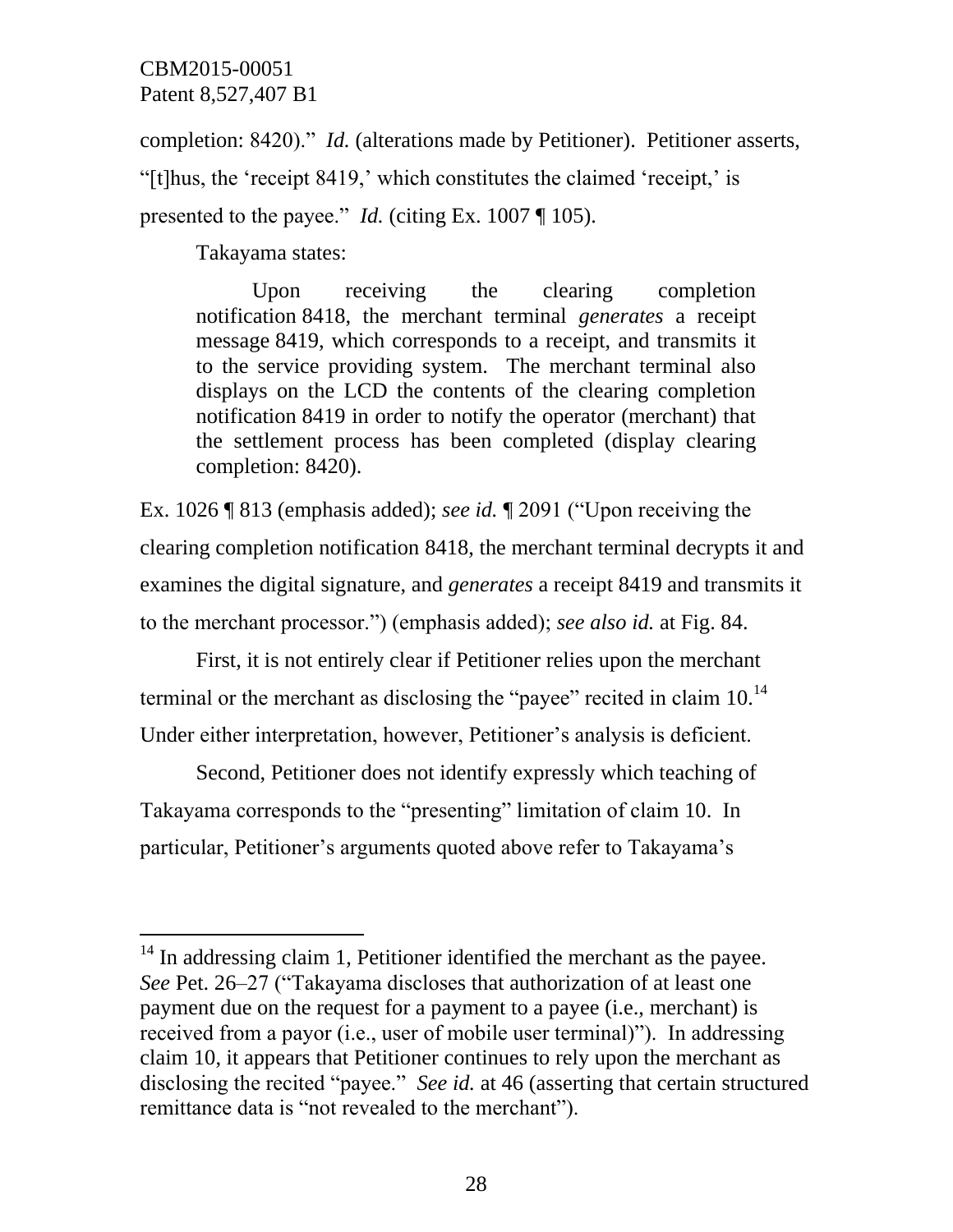$\overline{a}$ 

disclosure of a generating action and a displaying action, but Petitioner does not equate explicitly one or the other with "presenting."

Third, if Petitioner's intent was to equate Takayama's disclosure that the merchant terminal "generates" receipt 8419 with the "presenting" limitation of claim 10, Petitioner has not explained how or why *generating* the receipt discloses *presenting* the receipt to the merchant or the merchant terminal.

Fourth, if Petitioner's intent was to equate Takayama's disclosure that the merchant terminal LCD displays certain information with the "presenting" limitation of claim 10, Petitioner fails to show that receipt 8419 is displayed (even if we assume that displaying discloses "presenting"). In particular, Takayama's paragraph 813, quoted above, teaches that the *clearing completion notification* is displayed on the merchant terminal LCD. Ex. 1026 ¶ 813. Petitioner has not shown that paragraph 813 teaches that receipt 8419 is displayed on the LCD.<sup>15</sup> Additionally, Petitioner has not explained why displaying the clearing completion notification discloses

<sup>15</sup> Although Petitioner altered its quotation from Takayama (*see* Pet. 46) to refer to "receipt" 8419, Takayama does not include that disclosure. The more reasonable interpretation of paragraph 813 is that it contains a typographical error when referring to "clearing completion notification 8419" in one instance. This is more likely the correct interpretation of the reference because Takayama uses reference numeral 8418 to refer to the clearing completion notification discussed in paragraph 813 and reference numeral 8419 to refer to the receipt message or receipt. Ex. 1026 ¶ 813. The use of reference numeral 8418 to refer to the clearing completion notification and reference numeral 8419 to refer to the receipt is further supported by Figure 84. *Id.* at Fig. 84 (identifying the reference numerals as indicated herein). Further, paragraph 813 states, "display clearing completion: 8420," to refer to what is displayed on the merchant terminal LCD. Paragraph 813 does not state, expressly, that receipt 8419 is displayed on the LCD.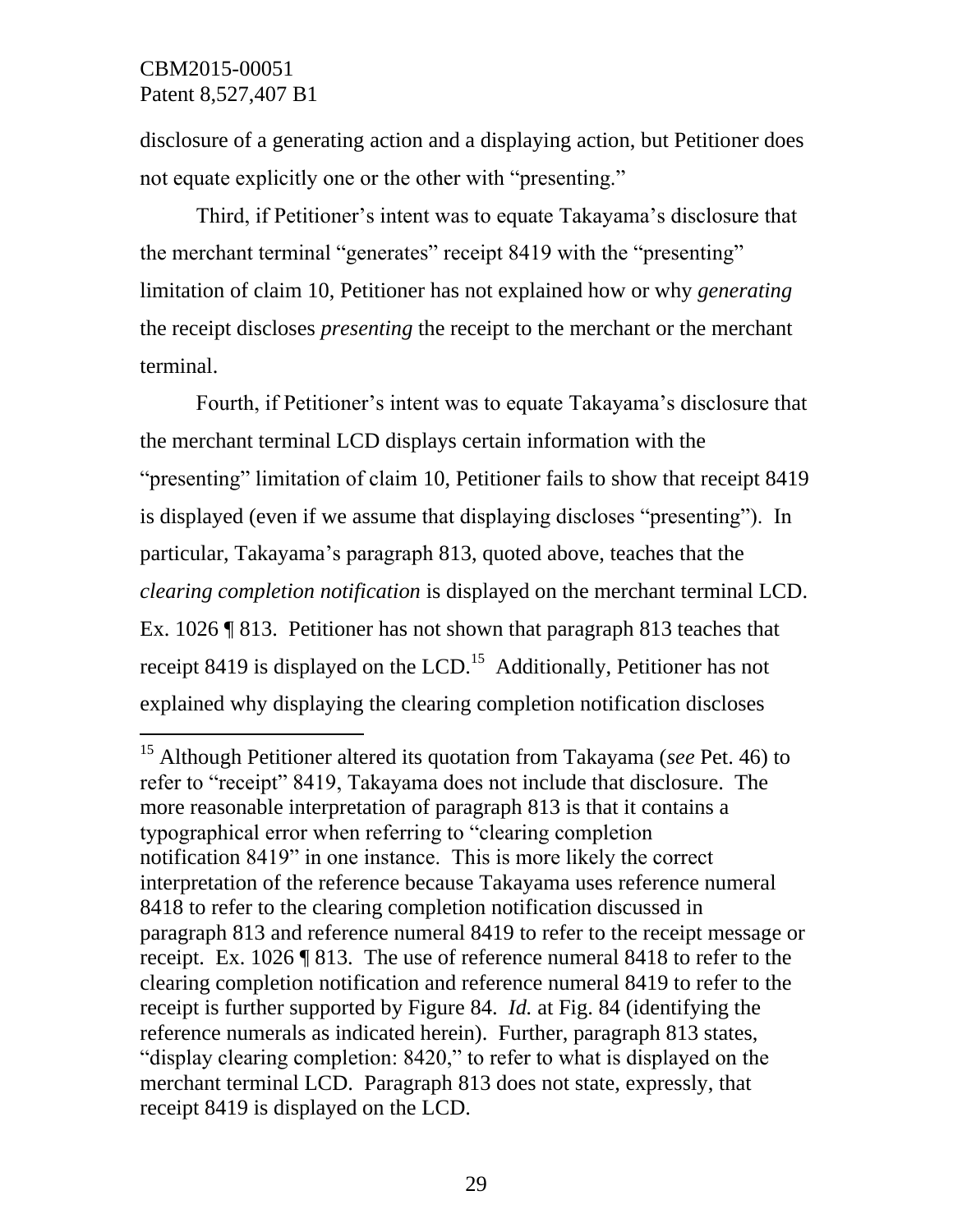l

presenting the *receipt*. Our review of Takayama reveals that receipt 8419 is not the same element as clearing completion notification 8418. *See, e.g.*, *id.* at Fig. 84; *see also id.* at Fig. 136C (illustrating clearing completion SP2M), Fig. 137A (illustrating receipt 8419). Thus, Petitioner has not shown that receipt 8419 is displayed on the merchant terminal LCD or that displaying clearing completion notification 8418 discloses "presenting the receipt to the payee," as recited in claim 10.<sup>16</sup>

With respect to "payment offer response," the second element upon which Petitioner relies as disclosing the "receipt" limitation of claim 10, Petitioner asserts that Takayama teaches that the merchant terminal selects and transmits a payment offer response to the mobile user terminal, and also transmits the payment offer response to the service providing system as part of an authorization request. Pet. 46 (citing Ex. 1026 ¶¶ 2072, 2076). Petitioner also relies upon Takayama's teaching that "[a]t this time, the message indicating that the authorization process is in progress is displayed on the LCD of the merchant terminal (display 'authorization process in progress': 8407.)" *Id.* at 47 (quoting Ex. 1026 ¶ 805). Thus, Petitioner contends that "the 'payment offer response,' which constitutes the claimed 'receipt,' is presented to the payee." *Id.* (citing Ex. 1007 ¶ 106).

Petitioner's argument regarding Takayama's "payment offer response" does not identify expressly which feature of Takayama is relied upon as disclosing the "presenting" step of claim 10. In particular, Petitioner's argument refers to at least three disclosed actions—selecting, transmitting, and displaying—but does not explain which specific action

<sup>&</sup>lt;sup>16</sup> Petitioner's reliance upon Mr. Dreifus's testimony fares no better because the testimony on this issue is essentially identical to the discussion in the Petition. *See* Ex. 1007 ¶ 105.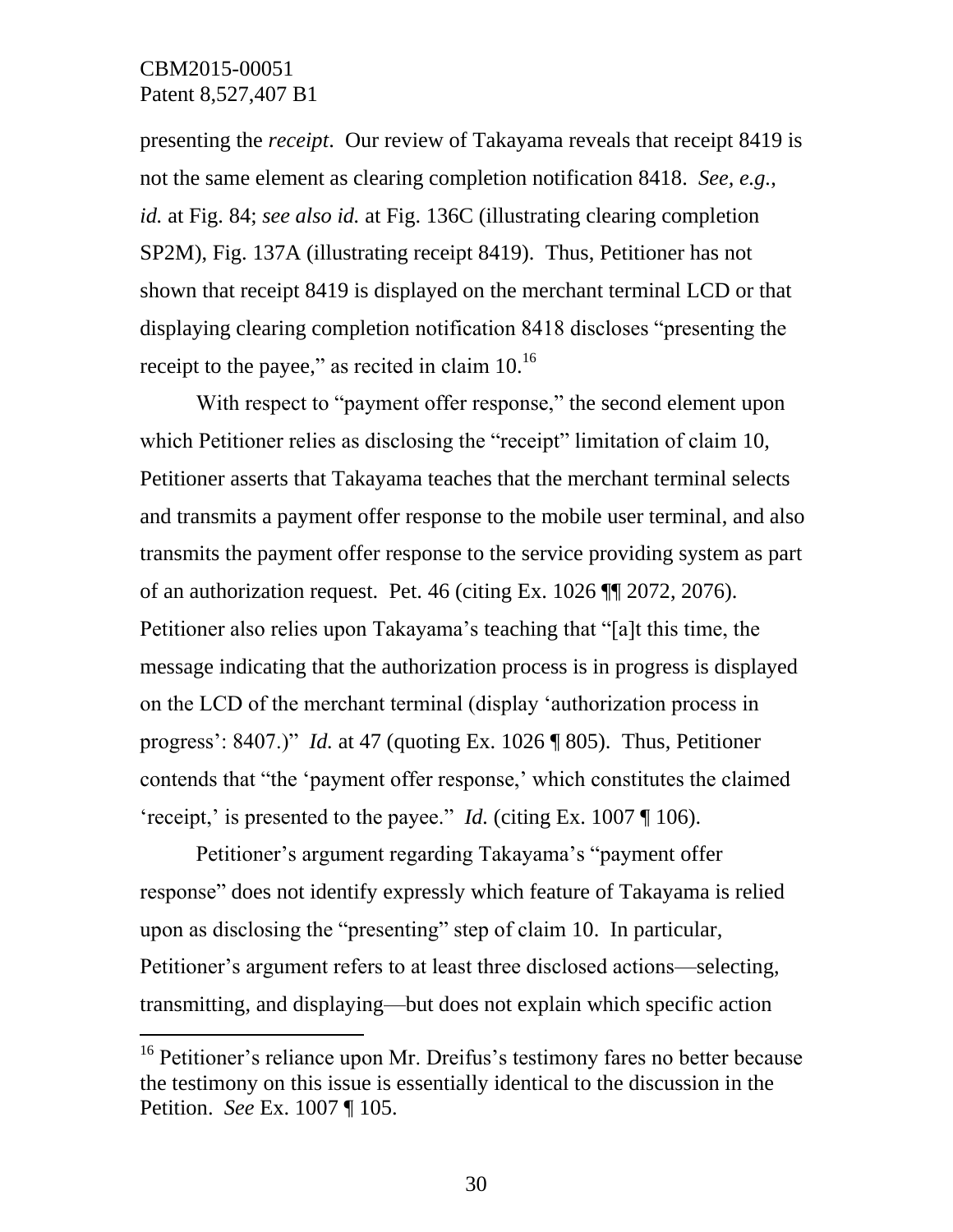$\overline{a}$ 

corresponds to "presenting the receipt to the payee." Assuming, without deciding, that displaying teaches presenting, and that Petitioner intended to rely upon that teaching of Takayama as disclosing the "presenting" step of claim 10, Takayama teaches that the "authorization process in progress" message (8407) is what is displayed "on the LCD of the merchant terminal." Ex. 1026 ¶ 805. The authorization process in progress message, however, is not the same element as the payment offer response. Thus, displaying that message does not disclose "presenting the receipt to the payee," as recited in claim  $10<sup>17</sup>$ 

Accordingly, for the reasons discussed above, we determine that Petitioner has not established that it is more likely than not that claim 10 and claim 11, which depends from claim 10, are anticipated by Takayama.

*C. Obviousness of Claim 2 over Takayama and Neuman*

Petitioner asserts that the combination of Takayama and Neuman would have rendered the subject matter of claim 2 obvious to one of ordinary skill in the art at the time of the invention. Pet. 55–57.

Neuman describes several Internet payment models and systems, including a system called NetCheque. Ex. 1005, Abst. "NetCheque is a payment system based on the credit-debit model." *Id.* Neuman discloses that a NetCheque account works in a manner similar to that of a

 $17$  Although we addressed whether Petitioner has shown that Takayama teaches displaying the payment offer response, we need not hypothesize whether Petitioner intended to rely upon "selecting" or "transmitting" as teaching "presenting" because neither Petitioner nor Mr. Dreifus equates expressly either of these actions with "presenting." Pet. 46–47; Ex. 1007 ¶ 106.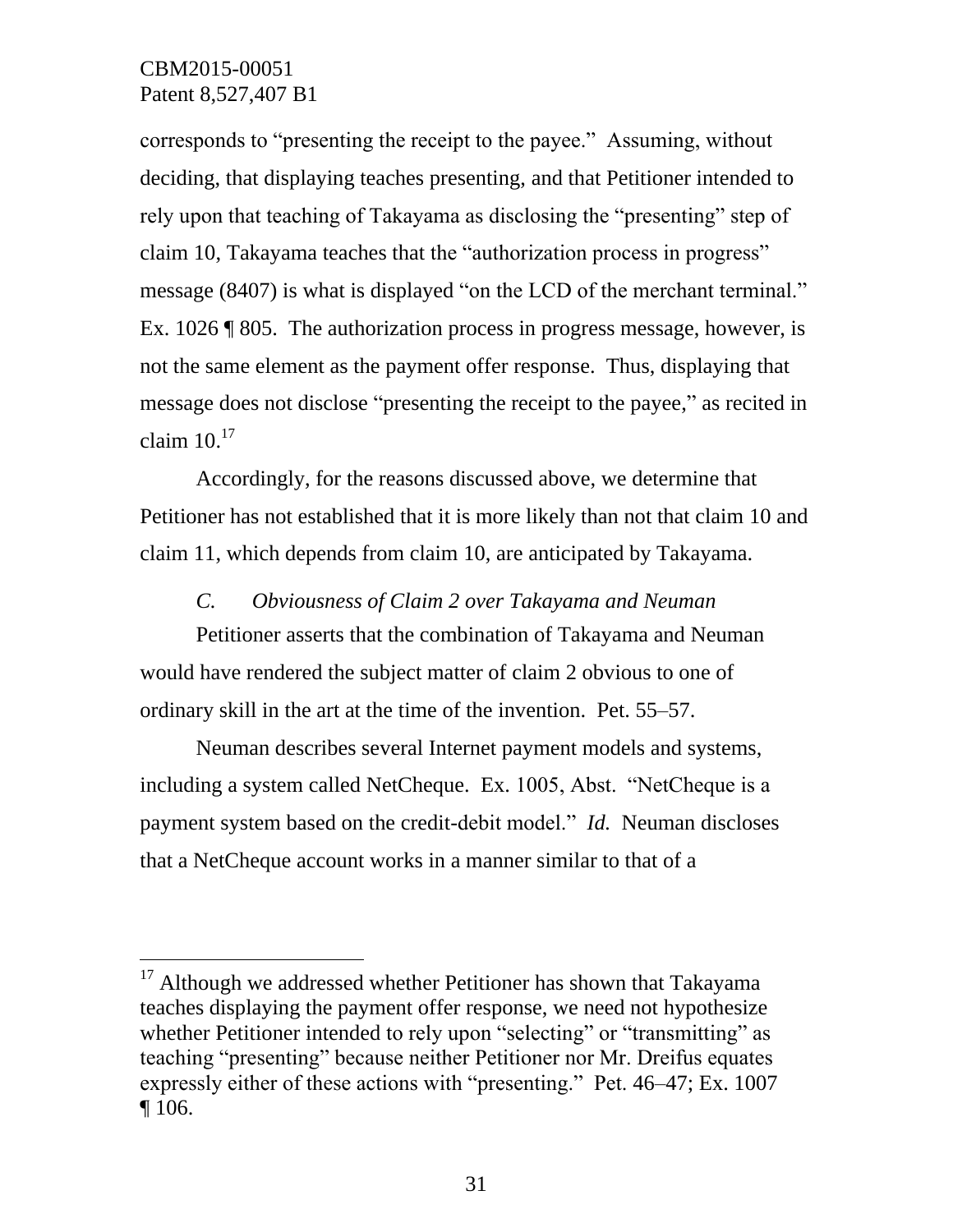conventional checking account, where an account holder writes an electronic document that includes, *inter alia*, the name of the payor. *Id.* at 3.<sup>18</sup>

Claim 2 depends from claim 1 and recites, "wherein the payment remittance information further comprises of payor's first name where the wireless device is a cellular telephone." Ex. 1001, 20:8–10. Petitioner relies upon Neuman as disclosing payment remittance information comprising a payor's first name. Pet. 56. Petitioner asserts that one of ordinary skill in the art would have been motivated to modify Takayama to include the first name of the customer, *inter alia*, "to identify the payor who is authorizing and providing payment." *Id.* at 57 (citing Ex. 1007 ¶ 137). Petitioner also provides additional reasons with rational underpinnings as to why one of ordinary skill in the art would have been motivated to make such modification. *Id.* (citations omitted). As noted *supra*, Patent Owner elects to forego arguments, in its Preliminary Response, directed to Petitioner's challenges based on the alleged prior art. Prelim. Resp. 31.

Upon review of Petitioner's analysis and the evidence of record, we determine that Petitioner has established that it is more likely than not that the combination of Takayama and Neuman would have rendered the subject matter of claim 2 obvious to one of ordinary skill in the art at the time of the invention.

### *D. Anticipation of Claims 10 and 11 by Sirbu*

Petitioner contends that claims 10 and 11 are anticipated by Sirbu. Pet. 57–67. In support of its challenge, Petitioner provides an analysis of Sirbu's disclosure and includes a detailed discussion explaining how each limitation of the challenged claims is allegedly disclosed by Sirbu. *Id.* As

 $\overline{a}$ 

<sup>&</sup>lt;sup>18</sup> Citations are to the page number of the exhibit.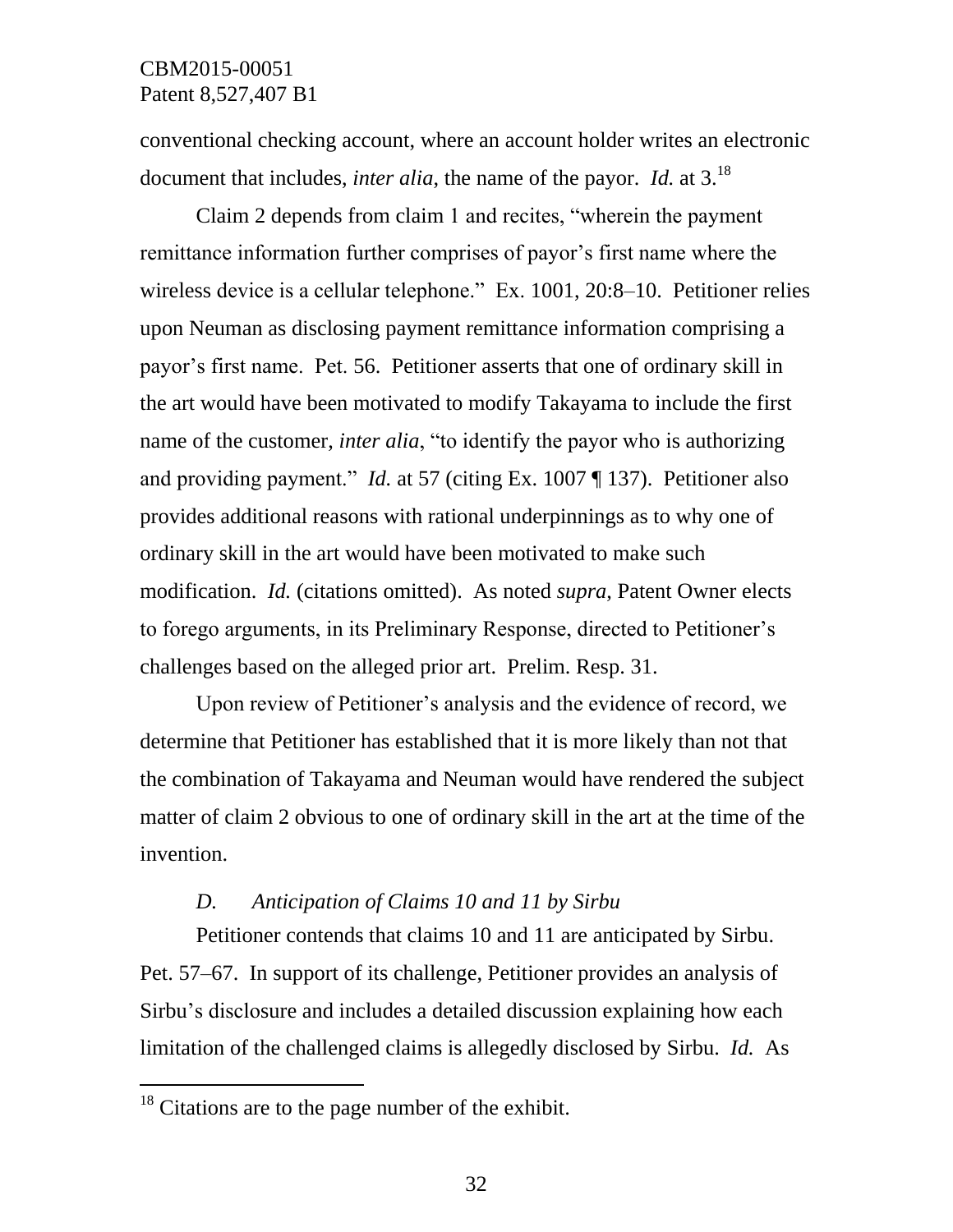noted *supra*, Patent Owner elects to forego arguments, in its Preliminary Response, directed to Petitioner's challenges based on the alleged prior art. Prelim. Resp. 31.

Sirbu is directed to a method and apparatus "for purchasing and delivering goods over a network." Ex. 1003, Abst.; *see id.* at 1:8–11. Sirbu discloses a transaction method and system that include, *inter alia*, "customer computer 10," "merchant server 12," "account server 16," and "financial institution 18." *See id.* at 3:41–55.

Upon review of Petitioner's analysis and the evidence of record, we determine that Petitioner has established that it is more likely than not that claims 10 and 11 are anticipated by Sirbu.

### *E. Obviousness of Claims 1–9 over Sirbu and Hughes*

Petitioner asserts that the combination of Sirbu and Hughes would have rendered the subject matter of claims 1–9 obvious to one of ordinary skill in the art at the time of the invention. Pet. 67–80.

Hughes is directed to a system for remote purchase payment and remote bill payment transactions. Ex. 1004, at [54]. Hughes discloses a "terminal which can perform purchase payment and bill payment transactions" and "allow debit and credit card holders the ability to conveniently and remotely perform these financial transactions." *Id.* at 2:15–20. Hughes teaches that its terminal provides for "wireless or cellular telephone communication with a remote host computer." *Id.* at 2:25–27.

Claim 1 recites, *inter alia*, "sending to a wireless computing device at least one payment instruction." Ex. 1001, 19:52–53. Claims 2–9 depend from claim 1 and recite, *inter alia*, either "where the wireless device is a cellular telephone" or "where the wireless device being a cellular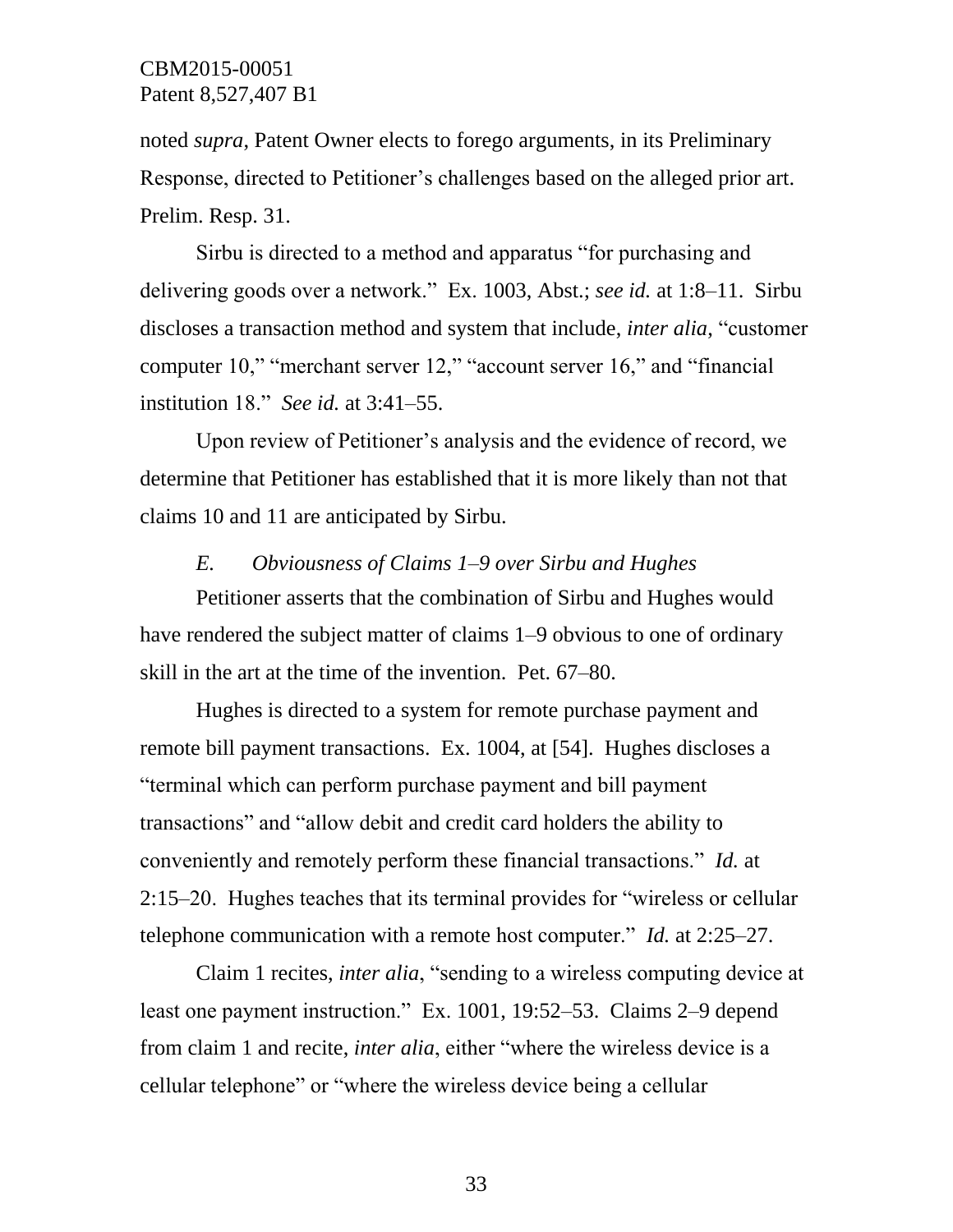telephone." *See, e.g.*, *id.* at 20:9–10 (claim 2), 20:12–13 (claim 3). Petitioner relies upon Hughes as disclosing the wireless computing device of claim 1 and the cellular telephone of claims 2–9. *See* Pet. 67–80. Petitioner asserts that

it would have been obvious to a person of ordinary skill in the art at the time of the alleged invention to use a wireless computing device (e.g., a cellular telephone), such as, or similar to, the cellular telephone disclosed in Hughes, for "customer computer 10" [of Sirbu] to allow Sirbu's system to provide remote transactions through mobile devices.

*Id.* at 79 (citing Ex. 1007 ¶ 236). Petitioner also provides additional reasons with rational underpinnings as to why one of ordinary skill in the art would have been motivated to make such modification. *Id.* at 80 (citations omitted). As noted *supra*, Patent Owner elects to forego arguments, in its Preliminary Response, directed to Petitioner's challenges based on the alleged prior art. Prelim. Resp. 31.

Upon review of Petitioner's analysis and the evidence of record, we determine that Petitioner has established that it is more likely than not that the combination of Sirbu and Hughes would have rendered the subject matter of claims 1–9 obvious to one of ordinary skill in the art at the time of the invention.

### IV. CONCLUSION

For the foregoing reasons, we determine that the information presented in the Petition, notwithstanding the Preliminary Response, establishes that it is more likely than not that Petitioner would prevail in demonstrating the unpatentability of claims 1–11 of the '407 patent. We,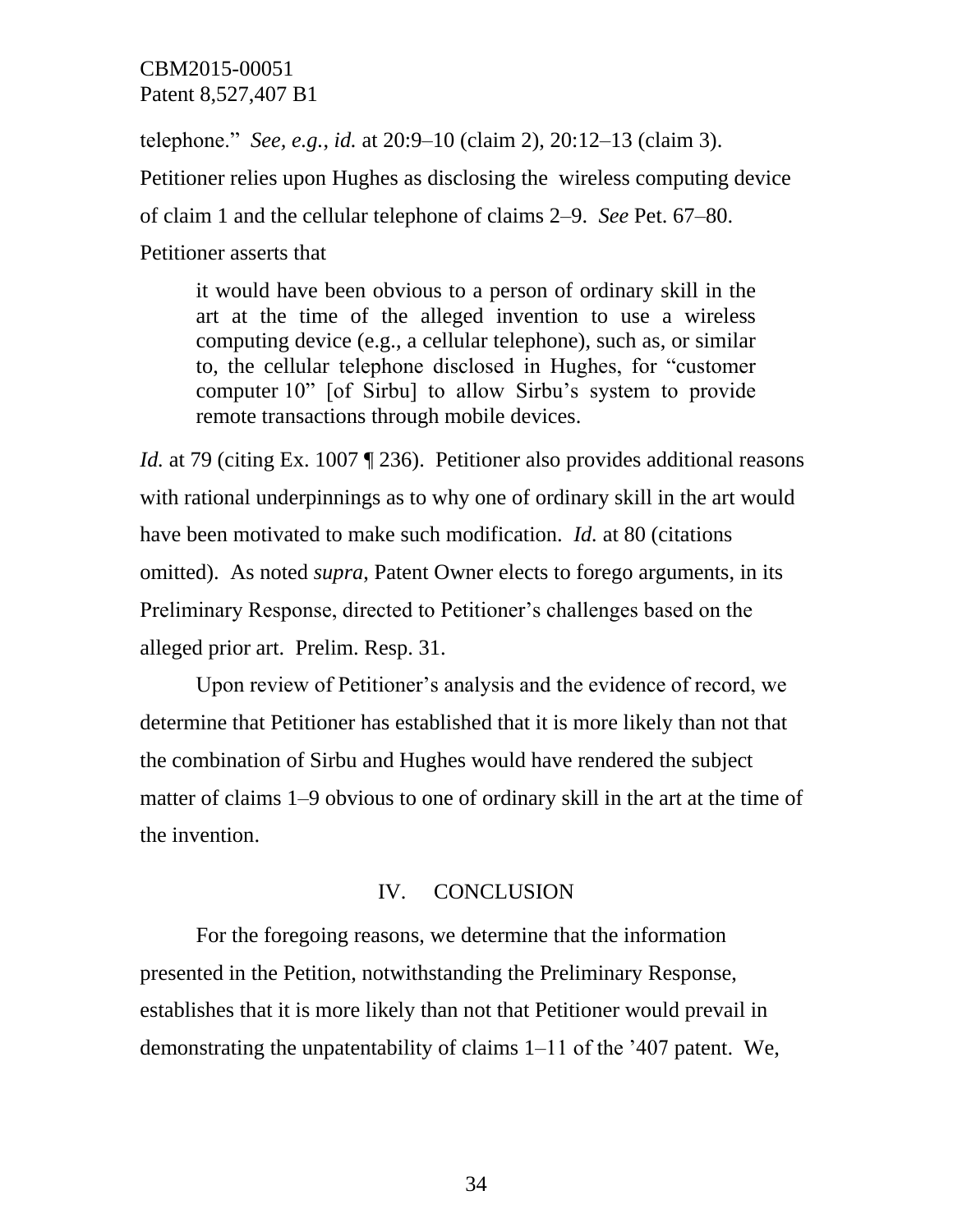however, have not made a final determination with respect to the claim construction or the patentability of any challenged claim.

### V. ORDER

Accordingly, it is

ORDERED that pursuant to 35 U.S.C. § 324, a covered business method patent review is hereby instituted as to claims 1–11 of the '407 patent on the following grounds:

Claims 1 and 3–9 under 35 U.S.C. § 102(a), as anticipated by Takayama;

Claim 2 under 35 U.S.C. § 103(a), as obvious over Takayama and Neuman;

Claims 10 and 11 under 35 U.S.C. § 102(b), as anticipated by Sirbu; and

Claims 1–9 under 35 U.S.C. § 103(a), as obvious over Sirbu and Hughes;

FURTHER ORDERED that no other ground raised in the Petition, with respect to any claim, is instituted for trial; and

FURTHER ORDERED that pursuant to 35 U.S.C. § 324(d) and 37 C.F.R. § 42.4, notice is hereby given of the institution of a trial commencing on the entry date of this Decision.